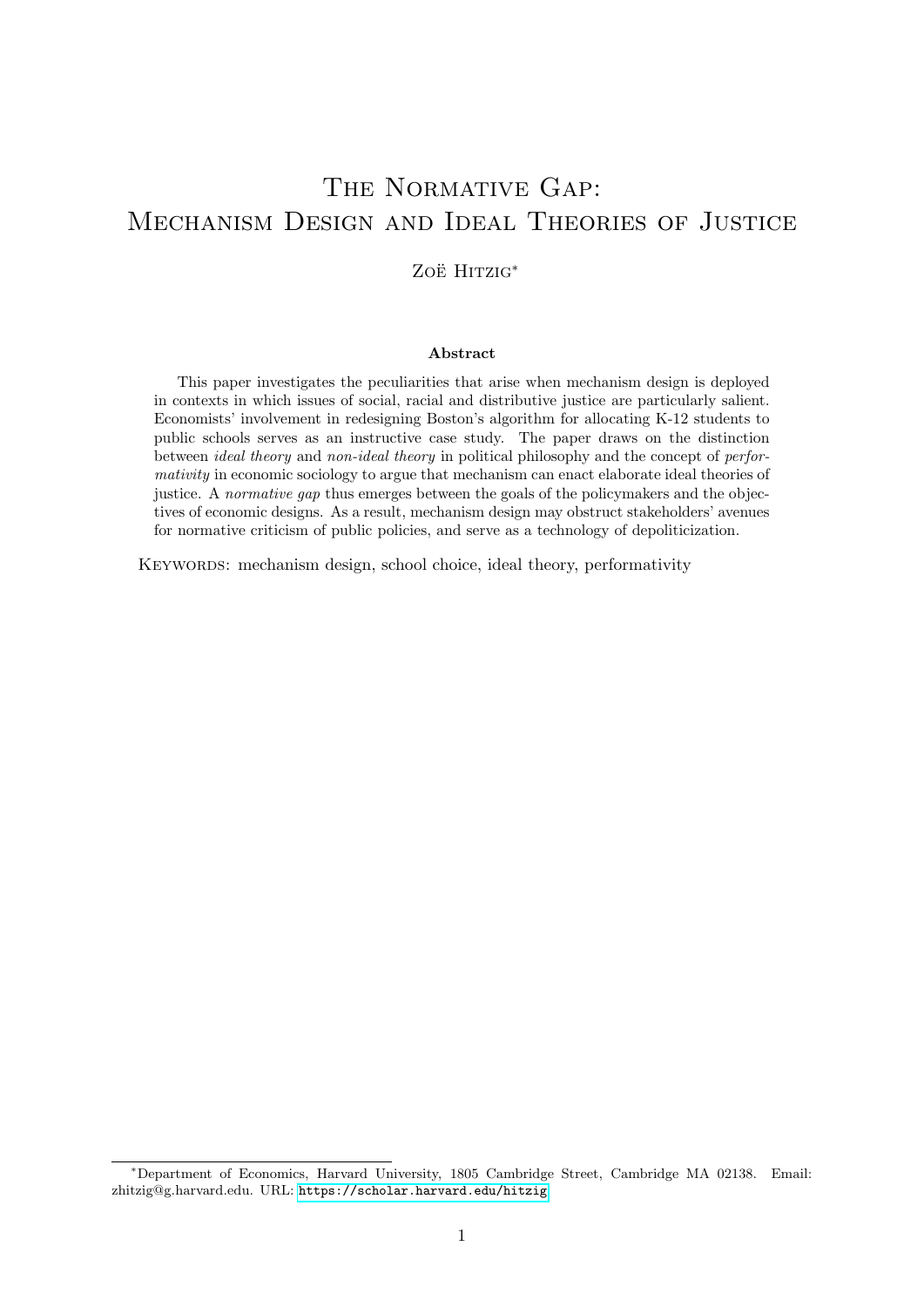### 1 Introduction

In a 2003 paper in the *American Economic Review*, economists Tayfun Sönmez and Atila Abdulkadiroğlu framed the thorny problem of assigning  $K-12$  students to public schools in game theoretic terms (Abdulkadiroğlu and Sönmez 2003). In addition to formulating school assignment as a problem from the branch of microeconomic theory known as *mechanism design*, they analyzed existing school choice allocation systems in Boston, Columbus, Minneapolis, and Seattle. The economists demonstrated through proofs and propositions that the existing systems have "serious shortcomings" and that adopting a different mechanism could "provide a practical solution to some of these critical school choice issues" (Abdulkadiroğlu and Sönmez 2003: 742). A reporter from the Boston Globe summarized the broad policy implications of the economists' work:

For more than two decades, policymakers have devoted enormous amounts of attention to various ways to assign students to schools, sparking philosophical debates, charges of racial and economic discrimination, and tangled court battles—all of which have played out with particular drama in Boston. But the authors say their work....is the first rigorous examination of how best to do the matching.

[\(Cook 2003\)](#page-22-0)

Shortly after their landmark paper appeared, Strategic Planning Manager of Boston Public Schools (BPS), invited Abdulkadiroğlu and Sönmez along with economist Al Roth and doctoral student Parag Pathak to an October 2003 meeting to hear about problems with the current system of allocation (Abdulkadiroğlu et al. 2005b). In 2005, BPS implemented a new system of assigning students to schools based on the economists' recommendations.[1](#page-1-0)

What changes did the economic theorists recommend, and how did their proposal relate to the issues that had tormented Boston's public school system for decades? In this paper, I investigate the peculiarities that arise when mechanism design is deployed in contexts in which issues of social, racial and distributive justice are particularly salient. Using the 2005 redesign of the BPS student assignment algorithm as a case study, I argue that mechanism design does not simply enact economic efficiency, but can also enact ideal theories of distributive justice. It is in this enactment that it is possible to identify mechanism design's limitations. When an ideal theory of justice is enacted through mechanism design, a normative gap emerges between the normative goals of the policymakers and the normative theory underlying economists' designs. As a result, mechanism design may obstruct stakeholders' avenues for normative criticism of public policies, and serve as a technology of depoliticization.

This paper contributes to an emerging literature commenting on recent advances and applications in theoretical and experimental mechanism design. These advances lie at the intersection of economics, computer science and operations research and are often united under the headings of "design economics" or "market design."[2](#page-1-1) A range of historians, philosophers and sociologists of science have brought their critical perspectives to bear on the introduction of mechanism design—supplemented with experiments and computing techniques—into policymaking. For example, a handful of works explore the so-called "performativity thesis" in economic sociology [\(Callon 1998b\)](#page-21-0) in relation to market designers' activities through studies of the electromagnetic spectrum auctions [\(Mirowski et al. 2007\)](#page-23-0) and the design of utilities markets [\(Breslau 2012,](#page-21-1) [2013\)](#page-21-2). These works suggest that the rules and procedures drawn up in economic theory create a performative frame, formatting actors and institutions in a way that makes them more closely

<span id="page-1-0"></span><sup>&</sup>lt;sup>1</sup>I refer to the group of economists who advised BPS as Abdulkadiroğlu et al. for simplicity, not because Abdulkadiro˘glu had any special contribution. Several of them were already involved in designing the school allocation system in for High Schools in New York City when they were enlisted in Boston (Abdulkadiroğlu et al. [2005a\)](#page-20-2).

<span id="page-1-1"></span><sup>&</sup>lt;sup>2</sup>Al Roth's 2002 Fisher-Scultz lecture titled "Economist as Engineer: Game Theory, Experimentation and Computation as Tools for Design Economics" arguably solidified the identity of the nascent field.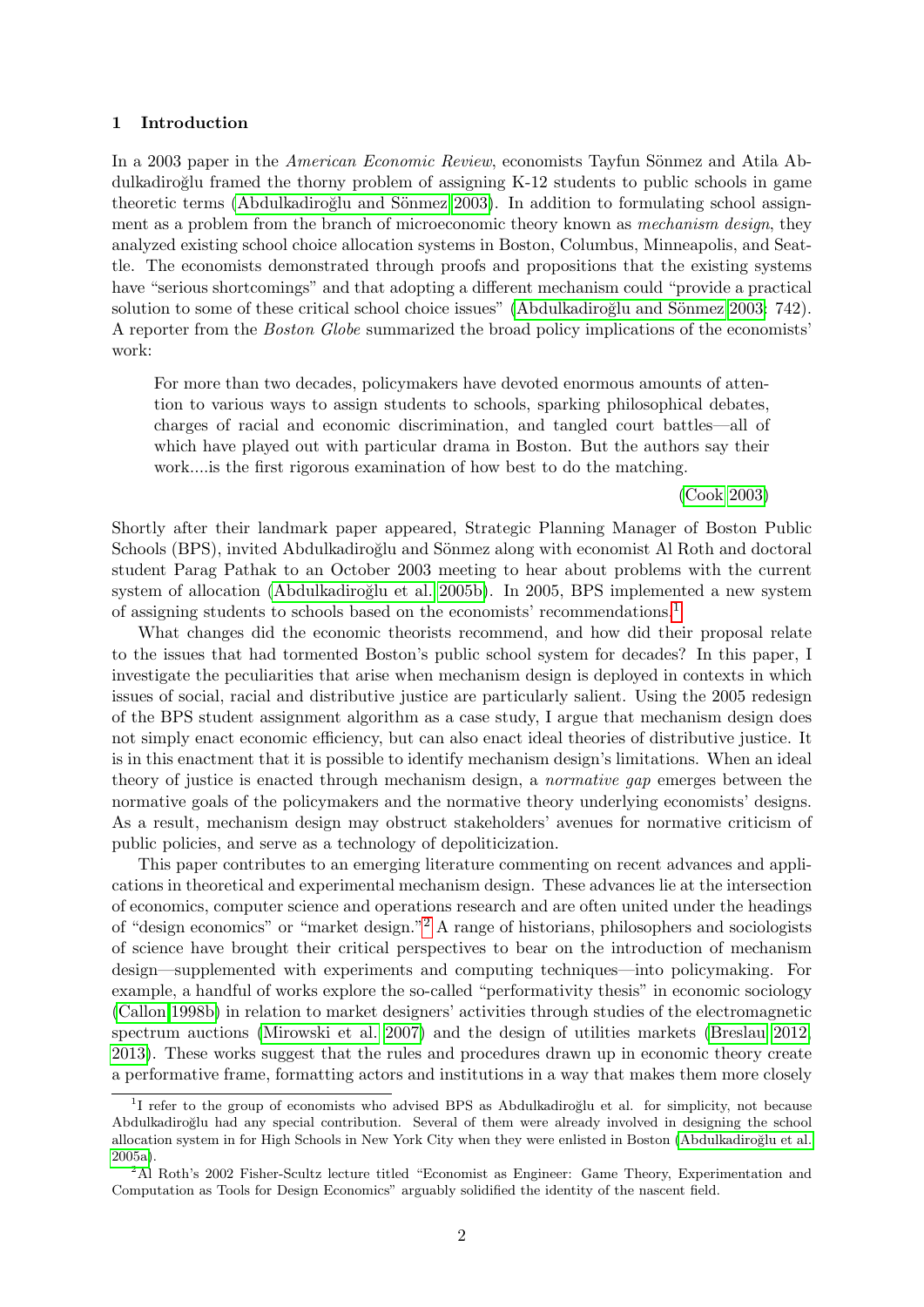resemble economists' theoretical constructs. Others have argued that the distinctive combination of theoretical models and experimental techniques in market design demand a novel understanding the limitations and applicability of rational choice and economic theory [\(Guala](#page-22-1) [2001;](#page-22-1) [Alexandrova 2008\)](#page-20-3). In addition, several recent papers discuss how market designers respond to settings in which ethical, political and economic issues are intertwined [\(Roth 2007;](#page-24-0) [Li](#page-23-1) [2017;](#page-23-1) [Hitzig et al. 2019\)](#page-22-2).

This paper represents a substantial departure from previous literature in two main ways. First, I focus on applications of design economics in which social justice issues are particularly salient. Second, this paper draws a novel connection between ideal theories of justice in political philosophy and the performativity literature in economic sociology. By laying out an analogy between mechanism design and ideal theories of justice, I show that the performance of economic theory may also be a performance of political theory. The performativity thesis thus has stakes beyond those articulated in previous works.

The essay proceeds as follows. I begin in [section 2](#page-2-0) with an overview of the historical and political issues at play in the Boston school system, and I introduce a few central concepts from design economics. Then, in [section 3,](#page-5-0) I demonstrate that mechanism design can be understood as instantiating an ideal theory of distributive justice. As such, a normative gap emerges between the goals of the designers and the policymakers. Then, [section 4](#page-11-0) demonstrates the stakes of the normative gap by drawing on criticisms of ideal theory and the concept of performativity. I conclude with a brief discussion of practical implications of the normative gap, and directions for future work.

# <span id="page-2-0"></span>2 Background

In this section, I discuss the historical and political context of Boston public schooling, which serves as a prologue to the 2005 BPS redesign. I also introduce the concepts from mechanism design required to understand the case at hand.

# 2.1. Prologue

Legally speaking, segregation in public schools in the United States ended with the landmark Supreme Court ruling Brown v. Board of Education in 1954 [\(Brown v. Board of Education of](#page-21-3) [Topeka 1954\)](#page-21-3). But the years following that case were marked with struggles over integration. Boston is especially infamous for its handling of desegregation in the school system in the decades after *Brown*, and indeed became a symbol of "white backlash" to civil rights era reforms.<sup>[3](#page-2-1)</sup> In 1972, the Boston chapter of the National Association for the Advancement of Colored People (NAACP) filed a class action lawsuit against the Boston School Committee, charging the group with maintaining racial segregation in their schools in violation of the Thirteenth and Fourteenth amendments [\(Morgan v. Hennigan 1974\)](#page-23-2). Judge Wendell Garrity Jr. eventually ruled, in 1974, that the defendants had indeed contributed to racial segregation in public schools.

After the ruling, which mandated that all schools be racially balanced, Judge Garrity put forward a controversial plan: to desegregate public schools through compulsory busing. Between 1974 and 1988, students from predominantly black neighborhoods were bused to schools in predominantly white neighborhoods and vice versa in order to achieve racial balance in public schools. Throughout the busing period, the policy earned fierce criticism from all sides and was blamed for inciting riots, protests and other violent incidents [\(Formisano 2004\)](#page-22-3).[4](#page-2-2) Judge Garrity's active role in the busing controversy was vehemently criticized. Over a decade after busing

<span id="page-2-1"></span><sup>&</sup>lt;sup>3</sup>For discussions of the Boston's struggle with desegregation in their school system, find book length treatments in [Reid](#page-24-1) [\(1974\)](#page-24-1), [Sheehan](#page-24-2) [\(1984\)](#page-24-2), [Tager](#page-25-0) [\(2001\)](#page-25-0), [Formisano](#page-22-3) [\(2004\)](#page-22-3), [Naimark](#page-23-3) [\(2012\)](#page-23-3), and [Delmont](#page-22-4) [\(2016\)](#page-22-4).

<span id="page-2-2"></span><sup>4</sup>Some argue that busing contributed to "white flight" from Boston-proper to surrounding suburbs. Over the busing period, the number of students in the Boston school district decreased from around 100,000 students to just 57,000, and the proportion of white students decreased from 65% of total enrollment to just 28% [\(Formisano](#page-22-3) [2004:](#page-22-3) 16).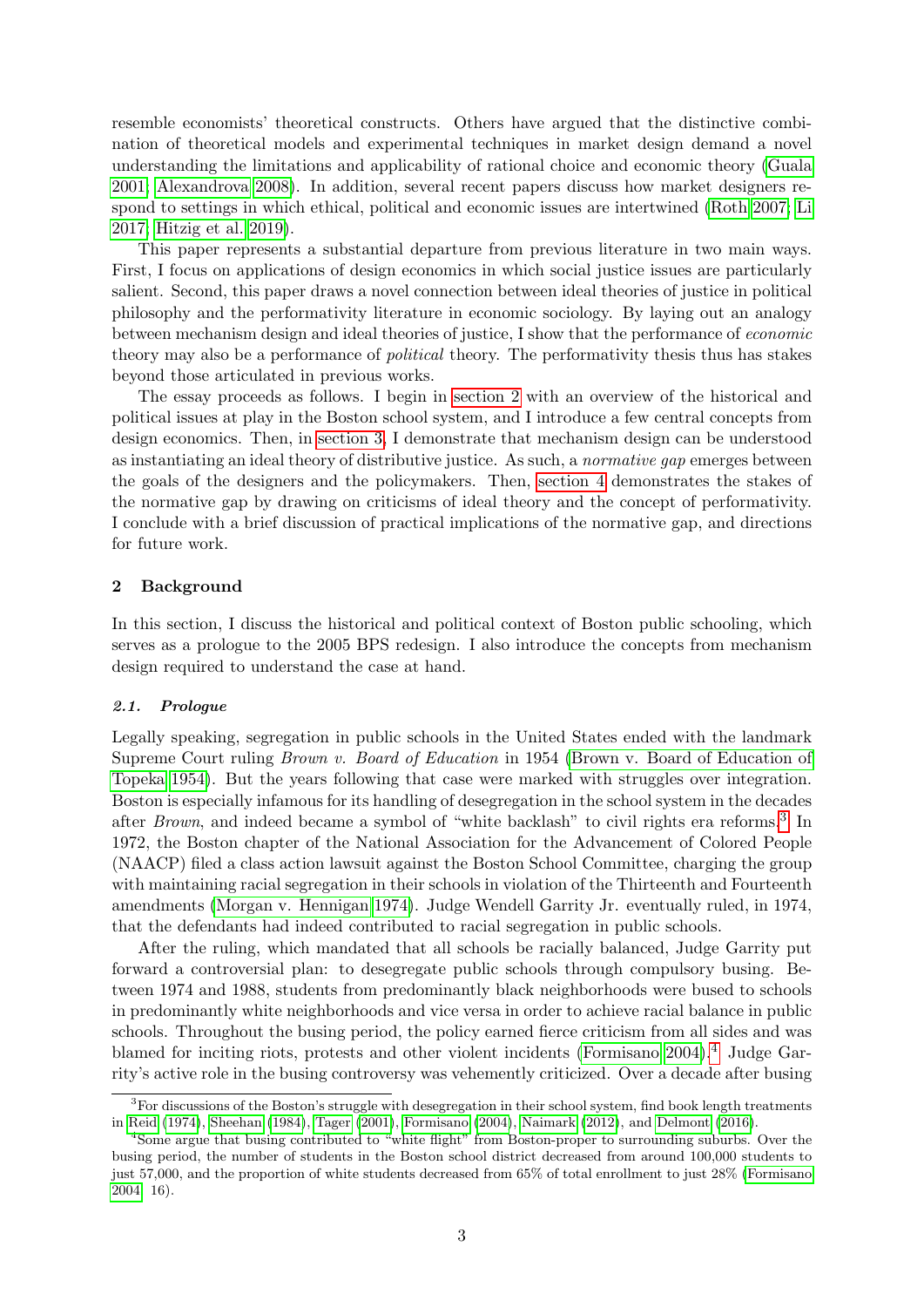ended, a report out of the Hoover Institute summarized Garrity's role and subsequent effects on the system, "A federal judge's experiment in social engineering has unraveled neighborhoods and frustrated black achievement" [\(Richer 1998:](#page-24-3) 1).

Boston began to petition Garrity to adopt a controlled choice procedure starting in 1984 [\(Boston School Committee, Office of the Secretary 1984\)](#page-21-4). Under a controlled choice plan parents have explicit choice over the schools their children might attend in or outside their residential neighborhoods. No student is guaranteed a spot at any particular school—rather, with parent preferences in hand, the district officials assign students in a way that compromises among three objectives: (i) to give families some choice over which school their children would attend; (ii) to administer a fair procedure; and (iii) to ensure a balanced distribution of students in terms of various demographic characteristics [\(Alves and Willie 1987\)](#page-21-5). In 1988, Boston implemented a controlled choice procedure with limited busing. Boston's controlled choice plan was in effect until 1999 when, freed from the necessity to balance school enrollment across demographic characteristics, an *immediate acceptance mechanism* was adopted.<sup>[5](#page-3-0)</sup> Under the new system, the 60,000 students in Boston's Public Schools in Kindergarten through 12th grade submitted a ranked list of no more than five schools in the spring before Kindergarten,  $1^{st}$ ,  $6^{th}$  and 9<sup>th</sup> grades (Abdulkadiroğlu et al. 2005b). Under the immediate acceptance mechanism, BPS assigned students to their first choice school whenever possible.

For over-demanded spots, allocation occurred via a system of priorities. First priority went to students who already had a sibling at that school. Next, students who lived in that school's "walk-zone"—areas which would allow students to walk to school—got priority. Then, the final seats were allocated by random lottery. The first stage ended when either no seats remained or no student remained who listed that school as their first choice. At the second stage of the process, after each school considered all the students who had listed that school as their first choice, all of the schools with remaining spots considered all of the students who listed them as their second choice, and allocated the seats in priority order. The process continued (third stage, fourth stage, etc.) until every submitted choice had been considered. When the process terminated, any students who were not assigned to any of their choices were assigned to the closest school with available spots.[6](#page-3-1)

Though the immediate acceptance mechanism did not stir the level of controversy of the busing system, it nonetheless had its flaws. For the unlucky students who did not get their first choice school, their second choice school was likely to already be filled with students who listed it as their first choice. So, there was a chance that a student would fail to get a spot at her second choice school that would have been available to her if she had listed her second choice school as her first choice. And by the time she considered her third choice school, her third choice would already be already filled with students who listed it as their first or second choice...and so on. Thus, there was an incentive for families to "game" the system by writing down a "strategic" ranking of schools that may not reflect their true preferences.

Indeed some parents strategized. Others did not. The result was that parents who did not strategize were less likely to receive their top choices. For example, Abdulkadiroğlu et al. [\(2006\)](#page-20-4) show that in 2003, 20% of parents listed two over-demanded schools as their top two choices. Ranking two over-demanded schools as top choices is an example of a particularly naive strategy. Of those 20% who filled out the form in this way about 27% ended up unassigned. Further, Abdulkadiroğlu et al. [\(2006\)](#page-20-4) also show that the 20% of parents who filled out the form in this way tended to come from lower income brackets and less wealthy neighborhoods.

In technical terms, the fact that some can "game" the immediate acceptance mechanism shows that it is not *strategy-proof*. In this context, "gaming the system" has a highly specific

<span id="page-3-0"></span><sup>&</sup>lt;sup>5</sup>In the school choice literature, this mechanism is more commonly referred to as the *priority mechanism* or sometimes the Boston mechanism. I use immediate acceptance in order to keep terms and concepts clear. The first discussion of the priority mechanism was in [Roth](#page-24-4) [\(1991\)](#page-24-4), in reference to the process that had been used to match medical graduates to internships in the United Kingdom.

<span id="page-3-1"></span> $6$ As described in Abdulkadiroğlu et al. [\(2005b\)](#page-20-1); Pathak and Sönmez [\(2008\)](#page-23-4).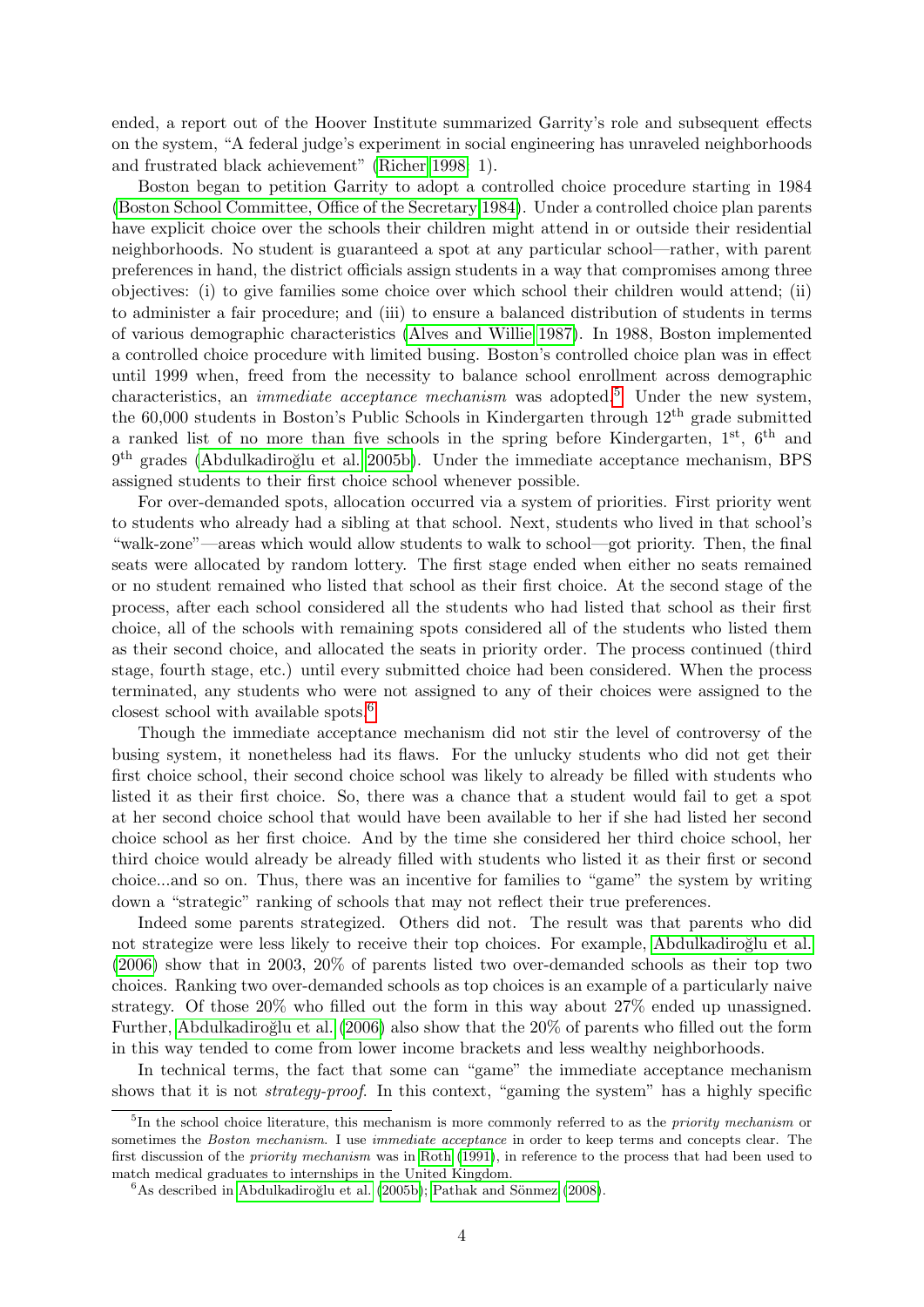meaning, which I will dwell on in [section 3.](#page-5-0) Abdulkadiroğlu and Sönmez [\(2003\)](#page-20-0) note that the immediate acceptance algorithm is not strategy-proof. In talks with BPS, they (together with Roth and Pathak) made an empirical case to BPS that strategizing occurred (Abdulkadiroğlu [et al. 2006\)](#page-20-4). When they proposed redesigns of the mechanism for assignment, they considered only strategy-proof mechanisms. Reflecting on their design decision, they write, "As far as we know, it is the first time that 'strategy-proofness'...has been adopted as a public policy concern related to transparency, fairness, and equal access to public facilities" (Abdulkadiroğlu [et al. 2006:](#page-20-4) 2). While other applications of mechanism design had taken strategy-proofness into account as an incentive constraint, in the Boston case, strategy-proofness was the primary goal: "it came to be seen as a criterion of equal access for families with different degrees of sophistication about the system" (Abdulkadiroğlu et al. 2009: 1956).

What exactly did the economists change about the mechanism in Boston? In order to explain the policy change, I present a brief overview of concepts from mechanism design pertinent to the school choice case.

### 2.2. School choice as a mechanism design problem

The founding paper of school choice—and arguably of market design—is David Gale and Lloyd Shapley's 1962 paper "College Admissions and the Stability of Marriage" [\(Gale and Shapley](#page-22-5) [1962\)](#page-22-5). Gale and Shapley present a two-sided matching model in which there are two sets of agents—students and schools—and each agent has preferences over agents in the other set. The canonical *school choice problem* as presented in Abdulkadiroğlu and Sönmez [\(2003\)](#page-20-0) adapts several key mathematical results from the literature initiated by [Gale and Shapley](#page-22-5) to analogues in assigning K-12 students to public schools.[7](#page-4-0)

The solution to a school choice problem is a matching that assigns each student  $i$  to a school, say s. The matching is thus referred to as a function  $\mu: I \to S$ , where  $\mu(i)$  thus refers to the school assignment for student i. There are two concepts that apply to matchings that are relevant for our purposes—stability and efficiency.<sup>[8](#page-4-1)</sup> A matching is stable if no unmatched student-school pair  $(i, s)$  exists such that student i prefers school s to her assignment and she has higher priority than some other student who is assigned a seat at school  $s$ . The concept of efficiency as applied to matchings is the familiar definition of Pareto efficiency. A matching is efficient when no student could be matched to a more preferred school without causing a change in the allocation such that another student is matched to a less preferred school.

While the concepts of stability and efficiency apply to matchings, strategy-proofness is a concept that applies to the matching mechanism. A mechanism is a systematic procedure that selects a matching for any school choice problem. In other words, the mechanism takes as input any arbitrary school choice problem—that is, some set of student preferences and a set of school priorities—and constructs a matching. Thus, a mechanism  $\varphi$  is a function from an arbitrary school choice problem to a matching. It takes as input a set of schools and a set of students, along with the priorities and preferences of those schools and students, and outputs an allocation of students to schools. Under a strategy-proof mechanism, a student's best assignment will be the one attained by submitting truthful preferences.

<span id="page-4-0"></span>Thus, mechanisms can have various desirable properties. They can reliably construct stable

<sup>7</sup>A key departure from Gale and Shapley's original model is that schools are passive rather than active agents. In the school choice problem, schools do not have preferences over students based on student talent, ability or personality. Though schools do not have preferences over students, they do have a system of priorities that is imposed by state or local laws. Abdulkadiroğlu and Sönmez [\(2003\)](#page-20-0) showed that priorities can be treated like preferences in the original two-sided matching model.

<span id="page-4-1"></span><sup>8</sup>There are many other concepts that apply to both matchings and mechanisms that I do not discuss in this paper.

<span id="page-4-2"></span><sup>&</sup>lt;sup>9</sup>Strictly speaking, the counterpart to stability in the school choice problem is actually what Abdulkadiroğlu and Sonmez call *elimination of justified envy*. They make a distinction because stability applies two-sided problems, while the school choice problem is framed as a one-sided problem.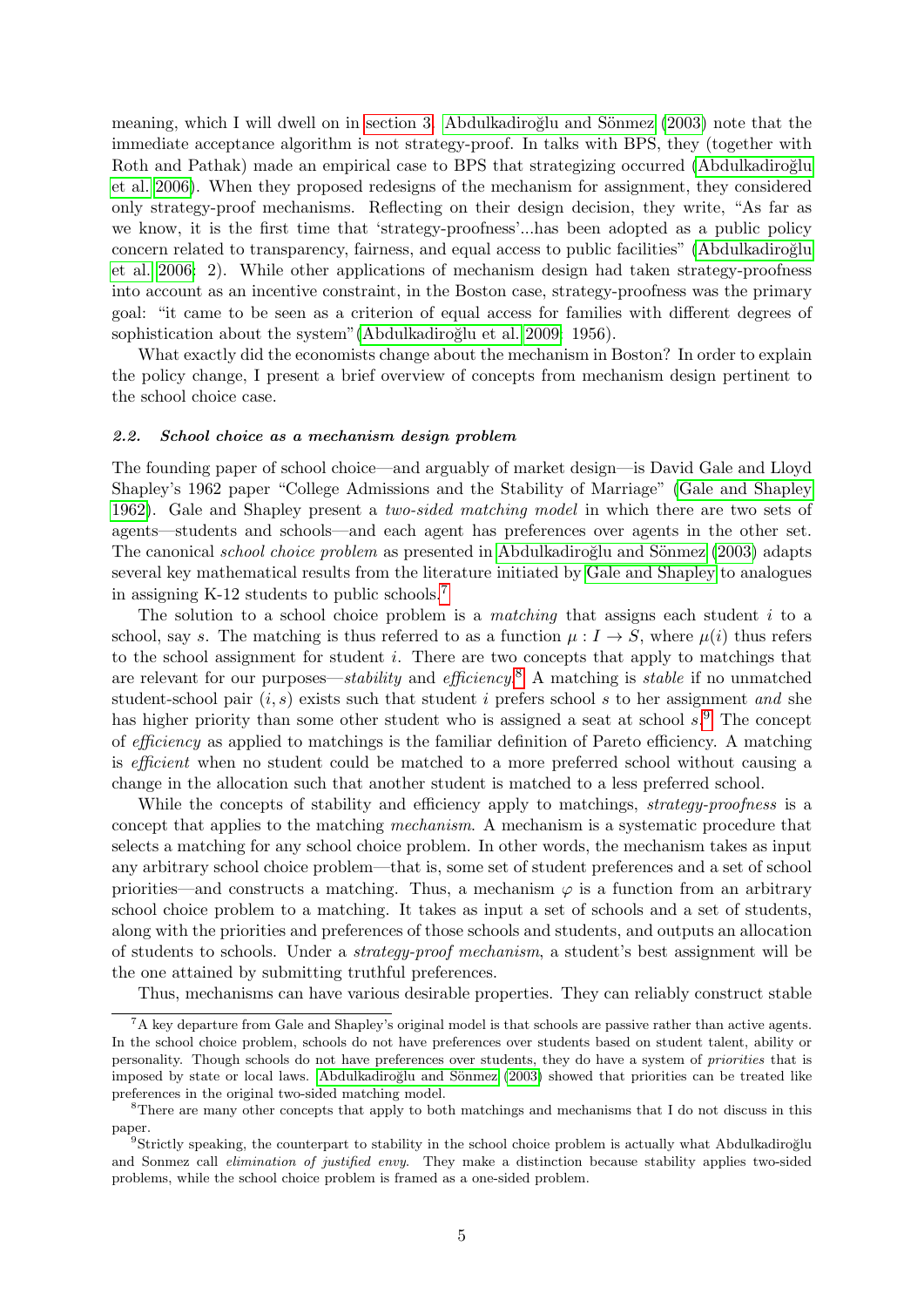matchings when such matchings exist, they can reliably construct efficient matchings when such matchings exist, and they can be strategy-proof. Note that since the school choice problem is a two-sided matching problem, the concepts of stability, efficiency, and strategy-proofness can apply to students, schools or both. In the case of Boston's school choice mechanism, schools are not strategic players—priorities are defined by local laws rather than by individual school administrators. So the main concepts of interest are stability, efficiency and strategy-proofness for students. Much of the theoretical literature on school choice revolves around existence and impossibility theorems about which mechanisms can and cannot achieve these and other desiderata for one or other or both side(s) of the market.

The most important example of a strategy-proof mechanism for our purposes is the deferred acceptance algorithm defined by Gale and Shapley and proven to be strategy-proof in [Dubins](#page-22-6) [and Freedman](#page-22-6) [\(1981\)](#page-22-6) and [Roth](#page-24-5) [\(1982a\)](#page-24-5). The deferred acceptance algorithm, applied to the school choice problem, works as follows. At the first stage, each student "proposes" to her first choice school. The schools that have received proposals consider the proposals according to priority order and tentatively hold as many students as possible under their capacity. The remaining students are rejected. Then, at the second stage (and for all following stages  $k$ ) all of the students rejected at stage 1 (or  $k-1$ ) propose to their second choice school. The key feature of the deferred acceptance algorithm is that it initially assigns students tentatively, so that students with higher priority can be considered over students who ranked that school first in later stages of the assignment. The procedure ends at the stage when no student proposal is rejected. The tentative assignments then become final assignments.

When Abdulkadiroğlu et al. were brought in to help BPS redesign their allocation method, the economists suggested two alternative procedures and settled on the one based on the famous deferred acceptance algorithm.<sup>[10](#page-5-1)</sup>

### <span id="page-5-0"></span>3 Engineers or philosopher-kings?

How are we to understand BPS's choice to implement a deferred acceptance algorithm in the context of Boston's historically fraught school system?<sup>[11](#page-5-2)</sup> Roth's (2002) self-description suggests that economic theory allows economists to "engineer" institutions for policymakers. He gestures to the relationship between physics and engineering:

Consider the design of suspension bridges. The simple theoretical model in which the only force is gravity, and beams are perfectly rigid, is elegant and general. But bridge design also concerns metallurgy and soil mechanics, and the sideways forces of water and wind. Many questions concerning these complications can't be answered analytically.

[\(Roth 2002:](#page-24-6) 1342)

I suggest that in the Boston case, many of these "complications [that] can't be answered analytically" are principally normative in nature.[12](#page-5-3) Thus, I seek to understand how the normative

<span id="page-5-1"></span><sup>&</sup>lt;sup>10</sup>The other mechanism they suggested was another strategy-proof mechanism called the *top trading cycles* mechanism. The top trading cycles mechanism was originally introduced in Abdulkadiroğlu and Sönmez [\(2003\)](#page-20-0) and is an extension of a mechanism introduced in [Shapley and Scarf](#page-24-7) [\(1974\)](#page-24-7) and proved to be dominant strategy incentive compatible in [Roth](#page-24-8) [\(1982b\)](#page-24-8). I will not explain the top trading cycles mechanism here, nor will I get into the details of why the top trading cycles mechanism was rejected.

<span id="page-5-2"></span><sup>&</sup>lt;sup>11</sup>Throughout this section, when I refer to BPS's application of mechanism design, I am referring solely to their 2005 implementation of a strategy-proof mechanism. Since 2005 there have been further modifications to the original policy, which I will discuss to some extent in [section 4.](#page-11-0) But for present purposes I focus on the isolated policy change.

<span id="page-5-3"></span> $12$ There are certainly other sorts of complications in this case. Notably, there are psychological concerns that substantially complicate the market designers' task.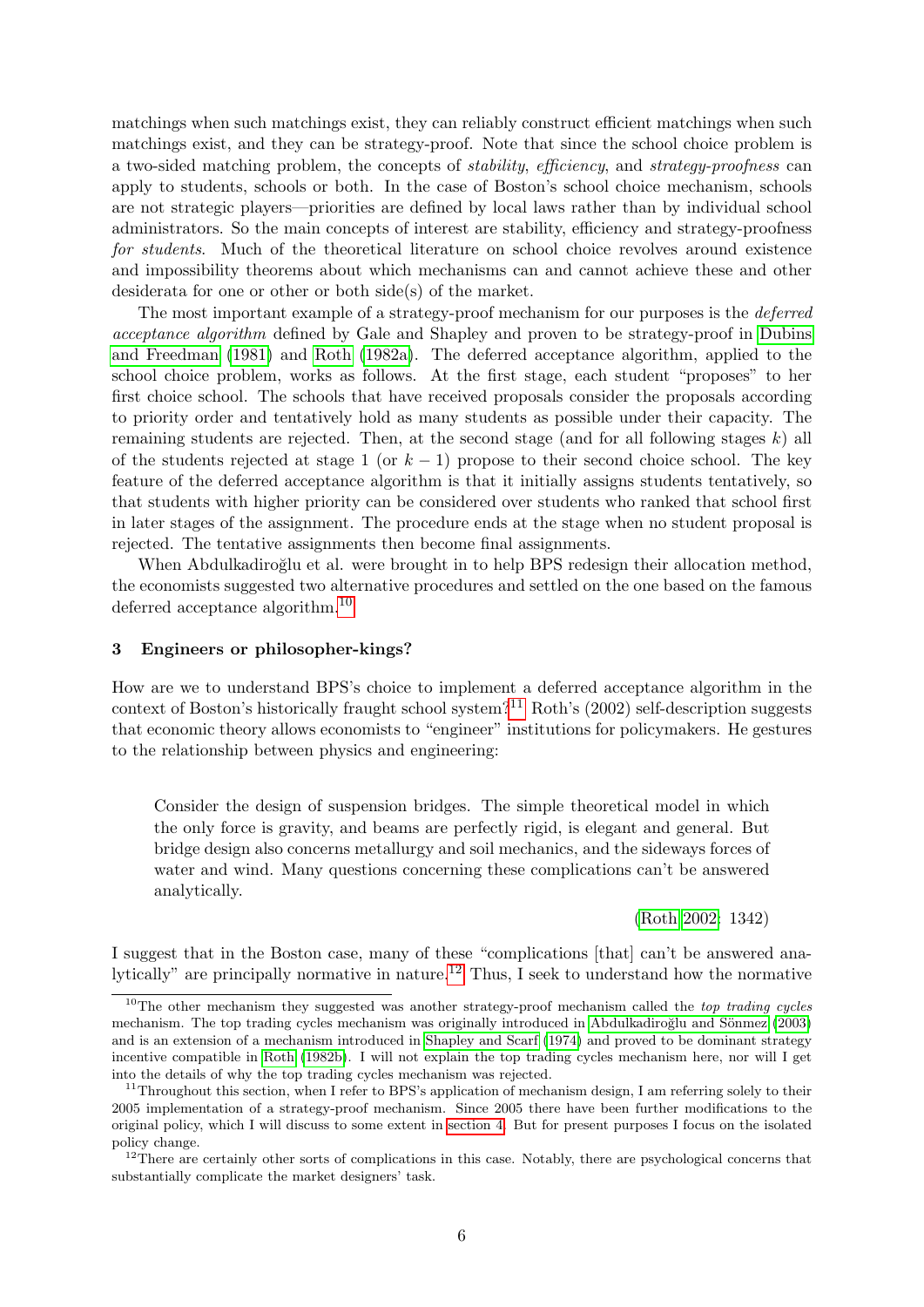"complications" in this setting are handled by economists who think of themselves as engineers.[13](#page-6-0)

After giving a brief summary of standard concerns, I argue that the BPS case highlights two further issues with the engineering analogy. Then I show, through an inference to best explanation, that the economic theory used in the Boston case can be understood as enacting a version of an equal opportunity for welfare principle of distributive justice. On this understanding, the economists do not resemble engineers as much as they resemble political philosophers given the opportunity to make a thought experiment real.

## 3.1. Two problems with the engineering analogy

What is implied by the engineer analogy? Engineers combine scientific theory with practical know-how to offer designs that bring about a certain outcome in the real world—e.g. a structurally sound suspension bridge. Engineering a solution proceeds through the following stylized process. First, engineers translate salient aspects of a practical problem into their theoretical analogues. Then, engineers solve the theoretical problem, and find the best real-world approximation to the theoretical solution by taking into account real-world constraints such as the materials available, budget constraints and the objectives of the design. Engineers' technical solutions to practical problems are thus widely understood as value-free in an important sense.<sup>[14](#page-6-1)</sup> When engineers do make value judgments, they do so in order to fill in an *instrumental* gap between theory and practice. Their value judgments are directly related to their technical expertise: they do not require recourse to considerations outside the engineer's domain of expertise, domains such as ethics and politics. Engineers choose means to a clearly defined end—when they make value judgments, they do not play any role in interpreting or defining the ends themselves.

Standard criticisms of the engineering analogy in economic policy draw attention to the instrumental gap. They suggest that the engineering analogy understates the scope of economists' instrumental reasoning. Notably, a broad family of well-worn objections to the involvement of economists in policy-making centers on economists' near-ubiquitous reliance on the concept of  $efficiency$  to make statements about welfare.<sup>[15](#page-6-2)</sup> Armed with neutral principles such as Pareto efficiency—and related metrics such as Kaldor-Hicks efficiency and Bergson-Samuelson social welfare functions—economists think of themselves as engineers in the realm of policy. They apply their narrow concepts of welfare and efficiency to the evaluation of optimal policy, much the way a physicist applies Newtonian physics to the design of suspension bridges. They provide the means to help policymakers achieve their ends, while remaining silent on the ends themselves.

But, the standard objection goes, policy goals are much more normatively complex and multidimensional than the goal of suspension bridge design, so economists necessarily must engage in some reductive interpretation of social goals to apply their tools. The standard objections take issue with the way in which economists fill in the instrumental gap between theory and practice. Understanding how to factor in various normative "complications" that arise in evaluating policies is not, as Roth suggests above, like factoring in "metallurgy and soil mechanics, and the sideways forces of water and wind." Economists must interpret the incomplete description of policymakers' ends in order to come up with a means to those ends using their concepts of preference, welfare, and efficiency. In doing so, the instrumental reduction

<span id="page-6-0"></span> $13$ Though the economist-as-engineer identity was solidified for market designers in particular with Roth's (2002) manifesto quoted above, the metaphor is not new. Economists have been described in many contexts as "social engineers."

<span id="page-6-1"></span> $14$ Of course engineering is not entirely value free. Whenever theory and practice combine, a practitioner guided by theory must make some value judgments [\(Schon 1983\)](#page-24-9). Moreover, there is much disagreement about what exactly value-freedom implies, and whether its a useful ideal. I wish to skirt these discussions, but take it as intuitive that this view is widely held.

<span id="page-6-2"></span> $15$ For an introduction to the family of objections I discuss in this and the following paragraph, see survey texts such as [Hausman and McPherson](#page-22-7) [\(2006\)](#page-22-7), [Hausman](#page-22-8) [\(2011\)](#page-22-8) or [Reiss](#page-24-10) [\(2013\)](#page-24-10).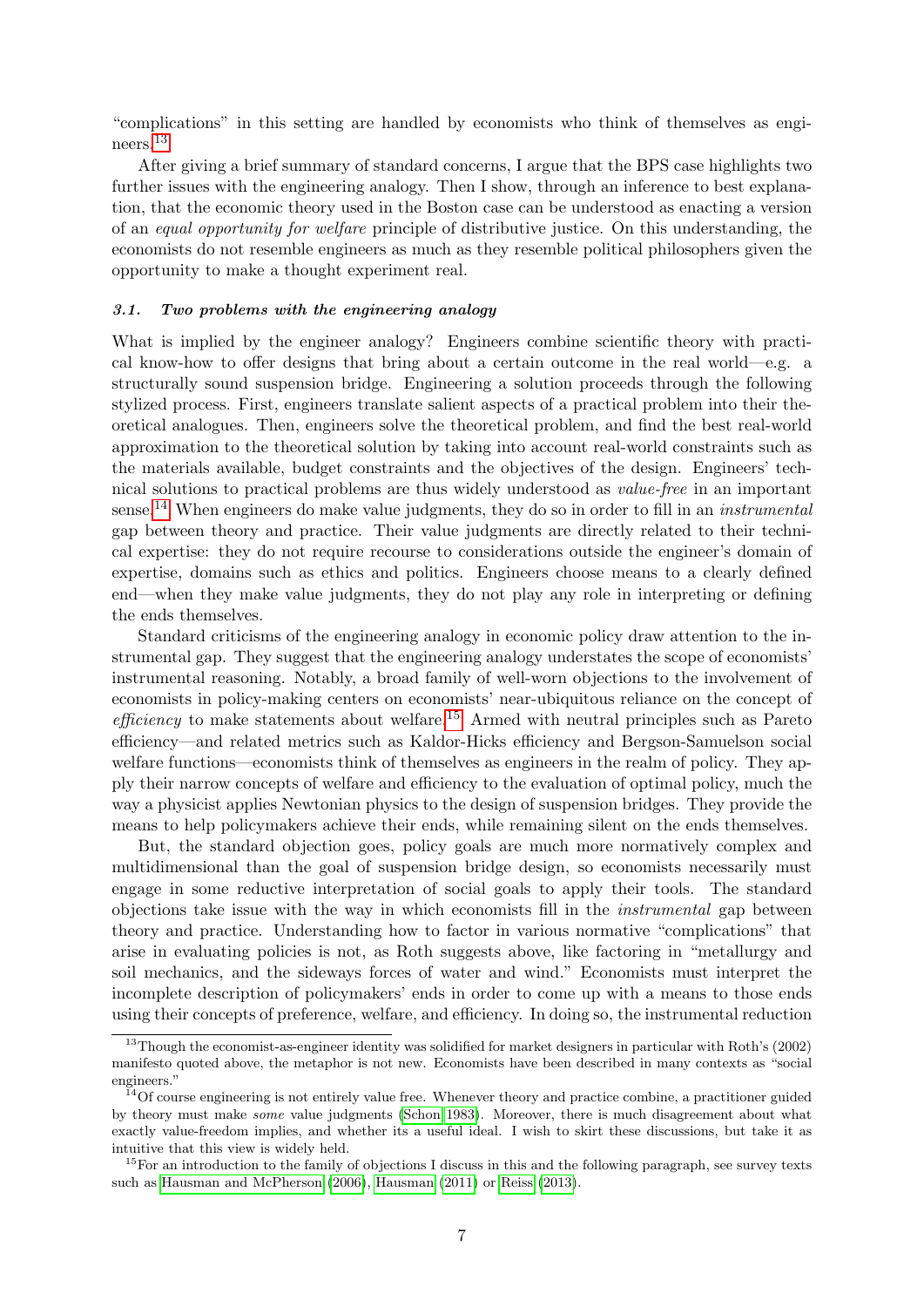to the concept of efficiency traffics in the economists' own ideas about what should be. Such arguments are too numerous to cite here, but Daniel Hausman and Michael McPherson concisely capture a common thrust: "Economists are not only social engineers contributing to policy in the way that civil engineers contribute to policies concerning dams" [\(Hausman and McPherson](#page-22-7) [2006:](#page-22-7) 306). Rather, they continue, "normative economics attempts to appraise policies, even if usually from a limited point of view, and evaluative thinking is in practice unavoidable in order to formulate well-defined questions for positive inquiry" (306). These issues highlight ways in which economists' domain of expertise is narrower than their diagnoses of and solutions to policy problems suggest.

There are two further features of the school choice case that suggest the engineer metaphor is misleading. These features, taken together, demonstrate the possible emergence of a normative gap in market design that is not present in, say, civil engineering. The first feature (F1), which I introduce briefly here and return to in [section 4,](#page-11-0) is that the economic theory is enacted. The stakeholders in the school choice redesign are formatted as individuals with well-ordered preferences, and thus "perform" the desirable properties of the mechanism.[16](#page-7-0) This enactment is unlike the simplifying assumptions made in engineering, which typically do not re-format *agents* to conform to stylized assumptions.

Features of School Choice as "Engineering"

- (F1) Theory is enacted by participating agents.
- (F2) Theory is grounded in a more elaborate normative theory than maximization of efficiency.

The second unusual feature of this case  $(F2)$ , which I will discuss for the remainder of this section, is that the mechanism design used relies on more complex normative concepts than simple efficiency. Economists do not simply fill in an instrumental gap when they propose policy solutions—instead, they introduce a normative gap. In contrast to the instrumental gap, which arises when economic theory is normatively *limited*, the normative gap emerges because economic theory is normatively capacious. The various desirable properties that solutions to mechanism design can have are often referred to as "normative properties" of different mechanisms. This plurality of normative properties indicates that market designers' normative work does not define the best mechanism as the "efficient" mechanism. Choosing between mechanisms with different normative properties requires a normative judgment. It is illustrative that a retrospective paper by two of the economists involved in the redesign of Boston's mechanism was titled "Leveling the Playing Field: Sincere and Sophisticated Players in the Boston Mechanism" (Pathak and Sönmez 2008). This paper concludes:

Boston Public Schools... identified a fairness rationale for a strategy-proof system. In this paper, we examined this intuitive notion and showed that the Boston mechanism favors sophisticated parents at Pareto-dominant Nash equilibrium, providing formal support for BPS's position.

 $(Pathak and Sönmez 2008: 1646)$ 

In what sense does economic theory provide formal support for BPS's fairness rationale? If economic theory can "level the playing field," it must do more than collapse a multidimensional social goal into the language of efficiency. In fact, economic theory seems to map the multidimensional social goals into an egalitarian theory of justice.

<span id="page-7-0"></span><sup>&</sup>lt;sup>16</sup>There are other ways in which mechanism design, when used to construct institutions in the real world, goes beyond the standard notions of applying theory. For example, in a philosophical discussion of the use of mechanism design to construct bidding procedures for electromagnetic spectrum auctions [Alexandrova](#page-20-3) [\(2008\)](#page-20-3) argues "the use of game theory for auction design simply does not count as theory application" [\(Alexandrova](#page-20-3) [2008:](#page-20-3) 384).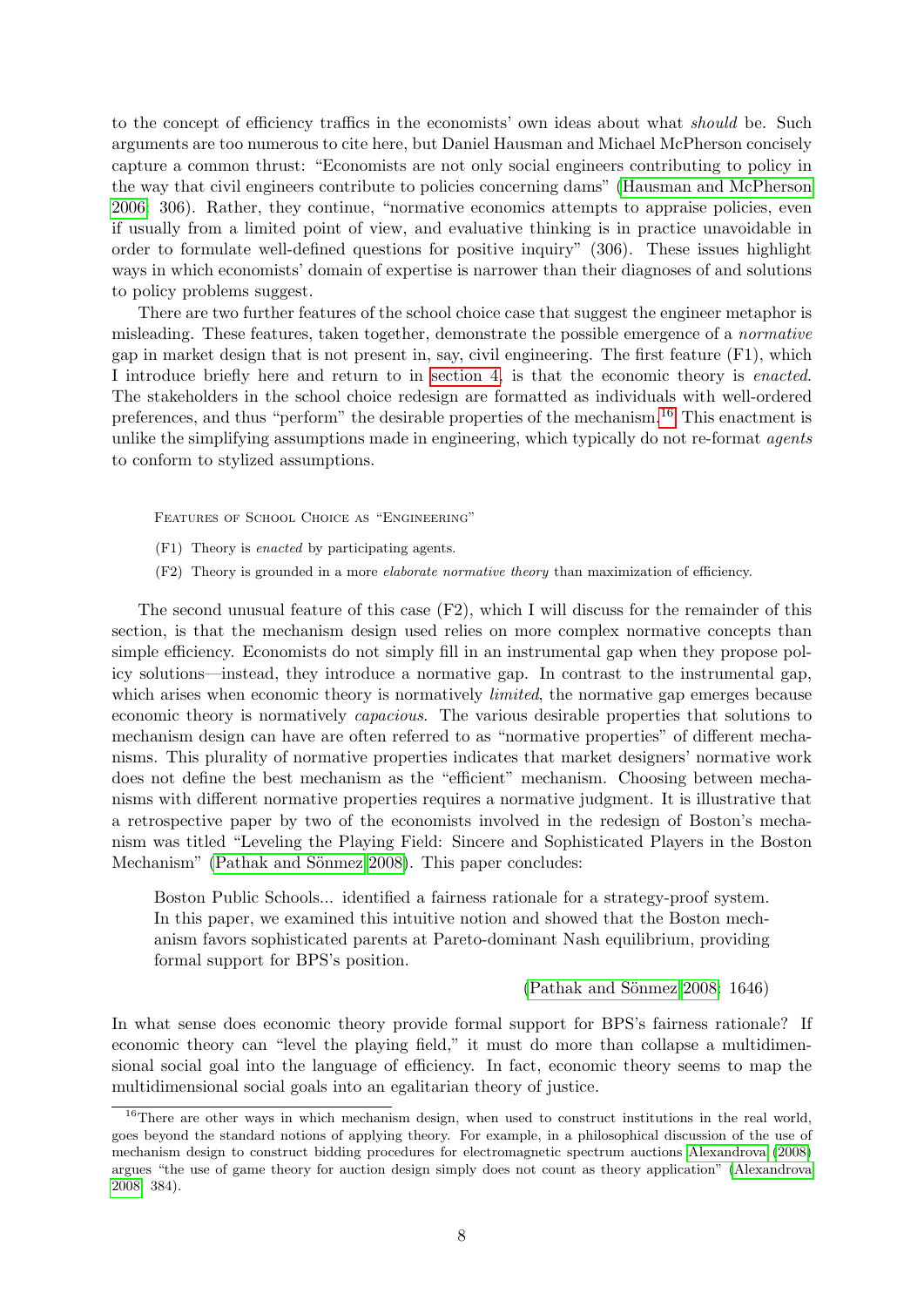#### <span id="page-8-1"></span>3.2. Inference to best explanation: Equal opportunity for welfare

I have suggested that the engineer metaphor is misleading in the BPS case because of an unusual feature of mechanism design. There are many desirable normative properties under consideration, and selecting among them can require elaborate normative theories (F2). What distinguishes the BPS case and related uses of mechanism design from other instances of economists' involvement in public policy is that there is a *normative gap* between the language of theory and policy in addition to the usual *instrumental gap*. Economists do not just develop the means to an end but also define that end in their own terms and come up with the means to achieve it.

So what exactly is the end in the BPS case? In order to go about understanding the normative theory implicit in the BPS policy change, I make an inference to best explanation. This explanation is one possible interpretation of how the economists and policymakers might have been implicitly thinking about justice. In order to best explain the trade-offs that economists and policymakers made in recommending and implementing a new algorithm, I take the solution adopted to implicitly endorse a view related to Richard Arneson's equal opportunity for welfare account of distributive justice [\(Arneson 1989,](#page-21-6) [1991,](#page-21-7) [1999\)](#page-21-8). I do not claim that they were influenced by Arneson's theory directly, nor that they were consciously thinking about their philosophical position. I do suggest, however, that understanding the economic theory as endorsing a particular implicit normative theory helps us understand the peculiar normative role that mechanism design introduced in the Boston school choice case, and further, points to more general conclusions about the use of mechanism design in justice-oriented institutions.

Game theoretic thinking has played a starring role in theorizing about justice in the contractarian tradition.[17](#page-8-0) It is useful to contextualize the activity of mechanism design within this tradition. In the context of constructing justice-oriented institutions, mechanism design begins with a distributive theory and then works backward to find the institutions which, given some theory of rational agency, yields the desired outcome. Before beginning to examine what kinds of institutions yield the desired outcome, theorists shape their agents into a particular kind of rational agent with certain kinds of knowledge and information and not others. On the face of it, it may seem that since game theory is so readily employed in theorizing about justice, then mechanism design is well-suited to the practice of justice. Mechanism design begins with a distributive principle and locates the institutions, which, under rational choice and a given informational environment will enact it.

With this intellectual history in mind, the Boston school choice case begins to resemble a thought experiment from political theory. On my inference to best explanation, some distributive principle was chosen, and then a mechanism was designed to enact that principle given some assumptions about the rationality of participants. I will return to a broader comparison between political philosophy and market design in [section 4.](#page-11-0)1. For now I focus on the distributive principle chosen. As Abdulkadiroğlu et al. report in their 2005 paper, after the economists had proposed several possible mechanisms with different normative outcomes, BPS spent some time "thinking through their philosophical position on the trade-off between stability and efficiency" (Abdulkadiroğlu et al. 2005b: 371). Eventually, they chose a version of the deferred acceptance algorithm for its normative properties of stability and strategy-proofness.

What exactly is the distributive principle settled on by BPS, which led to their choice? While general theories of justice aim to characterize principles of justice to guide the design of all social institutions, the case at hand requires a local version of such distributive principles.

<span id="page-8-0"></span><sup>&</sup>lt;sup>17</sup>Social contract theorists have made extensive use of axiomatic bargaining theory to show how rational agents come to agree on a particular distribution of the benefits and burdens of social cooperation [\(Braithwaite 1955;](#page-21-9) [Harsanyi 1955;](#page-22-9) [Rawls 1958,](#page-24-11) [1971;](#page-24-12) [Gauthier 1986:](#page-22-10) among others). Often these theorists of justice have drawn on contemporary game-theoretic literature. For example, Harsanyi, Gauthier and Rawls employed bargaining solutions proposed in [Nash](#page-23-5) [\(1950\)](#page-23-5), [Kalai and Smorodinsky](#page-23-6) [\(1975\)](#page-23-6) and [Kalai](#page-23-7) [\(1977\)](#page-23-7), respectively, to support their chosen distributive principles. See also [Barry](#page-21-10) [\(1989\)](#page-21-10) and [Binmore](#page-21-11) [\(1994,](#page-21-11) [1998\)](#page-21-12).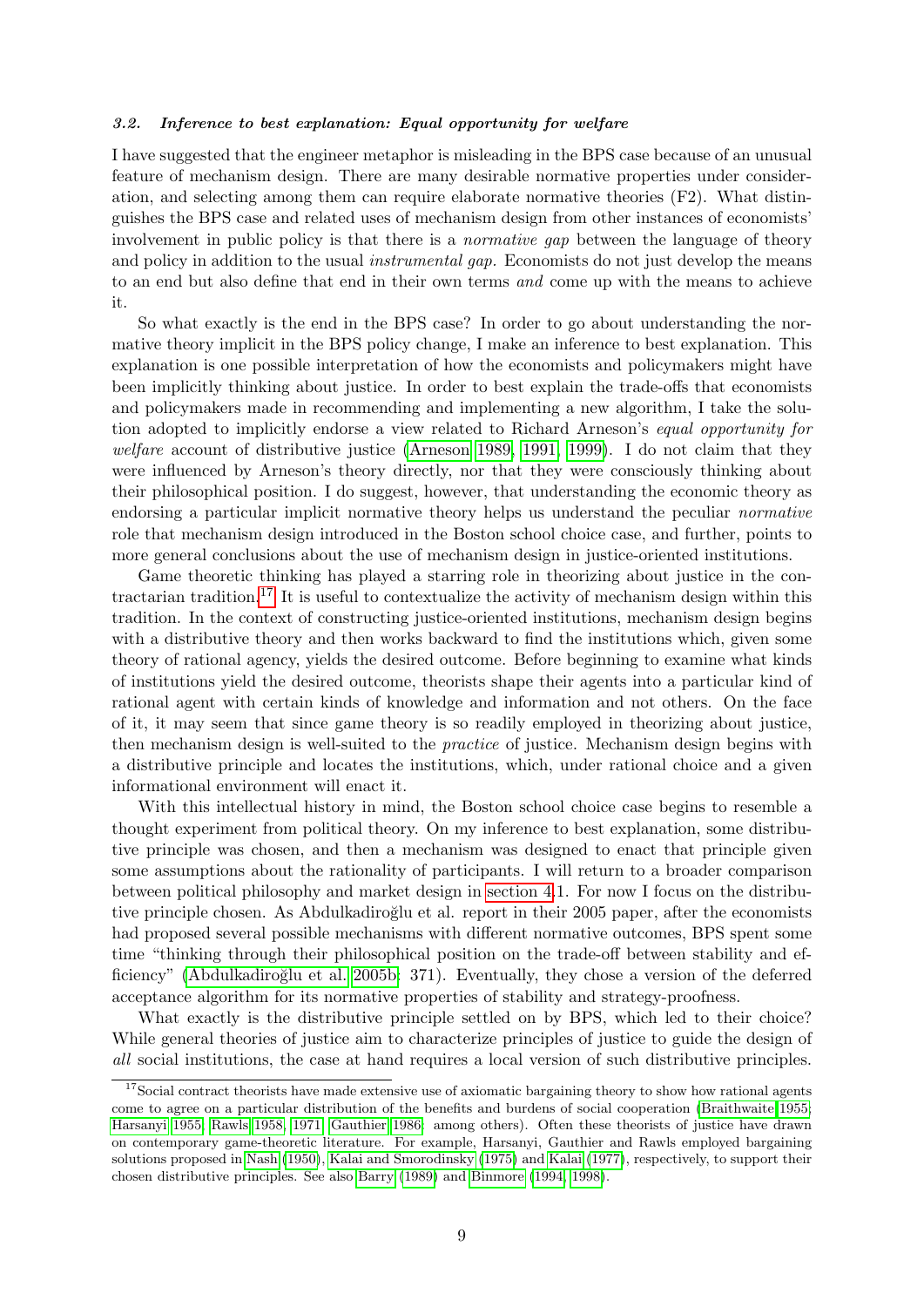Theories of justice aim to answer the question

How can a group organize the basic structure of society according to principles that could be justified to all?

and introduce various sorts of theoretical constructs to do so. In the BPS case, the distributive question is a local version applied to a single institution:

How can BPS assign students to public schools according to principles that could be justified to all?

The central planner in the BPS case, namely the school committee, is in *direct control* of only one distributive outcome. Of course that direct control feeds into indirect control because education is an input to many other outcomes that obtain over the course of one's life. While these ramifications are considered in choosing a distributive principle for the school system, the distributive principle itself only applies to outcomes over which the school committee has direct control, i.e. the allocation of students to schools.

Given this narrowed scope of social justice, I argue through an inference to best explanation that the distributive principle implicit in BPS's policy change is closest to equal opportunity for welfare, as advanced by Arneson. Arneson writes, "people share equal opportunity for welfare just in case there is some time at which their opportunities are equal and if any inequalities in their opportunities at later times are due to their voluntary choice or differentially negligent behavior for which they are rightly deemed personally responsible" [\(Arneson 1989:](#page-21-6) 86). The theory relies on a definition of welfare as preference-satisfaction and of ideally considered preferences.[18](#page-9-0) I now demonstrate how BPS enacts a variant of equal opportunity for welfare by walking through the procedure for assigning students to schools in normative terms using a minimal example.[19](#page-9-1)

Consider a school choice problem in which there exist only three students  $i_1, i_2$  and  $i_3$  and three schools  $s_1, s_2$  and  $s_3$ . The set of preferences P of students over schools is as follows.

| Student | 1st   | 2nd   | 3rd   |
|---------|-------|-------|-------|
| $i_1:$  | $s_2$ | $s_1$ | $s_3$ |
| $i_2:$  | $s_1$ | $s_2$ | $s_3$ |
| $i_3:$  | $s_1$ | $s_2$ | $s_3$ |

The set of priorities for schools over students are defined by law. As described in [section 2,](#page-2-0) in 2005 these priorities took into account "walk-zones" and sibling attendance.

| School  | 1st   | 2nd   | 3rd   |
|---------|-------|-------|-------|
| $s_1$ : | $i_1$ | $i_3$ | $i_2$ |
| $s_2$ : | $i_2$ | $i_1$ | $i_3$ |
| $s_3$ : | $i_3$ | $i_1$ | $i_2$ |

BPS elicits all preferences of students over schools P and computes all school priorities of schools over students,  $\pi$ . Then the centralized mechanism  $\varphi$  creates a matching  $\mu$  between students and schools. The one that BPS chose, the deferred acceptance algorithm, results in the matching that I shall refer to as  $\mu_{DA}$ . For comparison, consider the matching that results from the immediate acceptance algorithm (used in Boston from 1999 to 2004) which I call  $\mu_{IA}$ .

$$
\mu_{DA} = \begin{bmatrix} i_1 & \text{goes to} & s_1 \\ i_2 & \text{goes to} & s_2 \\ i_3 & \text{goes to} & s_3 \end{bmatrix} \mu_{IA} = \begin{bmatrix} i_1 & \text{goes to} & s_2 \\ i_2 & \text{goes to} & s_3 \\ i_3 & \text{goes to} & s_1 \end{bmatrix}
$$

<span id="page-9-0"></span><sup>&</sup>lt;sup>18</sup>In this setting, when I refer to welfare, I refer only to the notion of welfare as preference satisfaction, which is distinct from "welfarism." Welfarism is usually committed to principles of Pareto efficiency—for a forceful defense of welfarism see [Kaplow and Shavell](#page-23-8) [\(2009\)](#page-23-8).

<span id="page-9-1"></span><sup>&</sup>lt;sup>19</sup>The minimal example presented here is borrowed from [Pathak](#page-23-9)  $(2011)$ .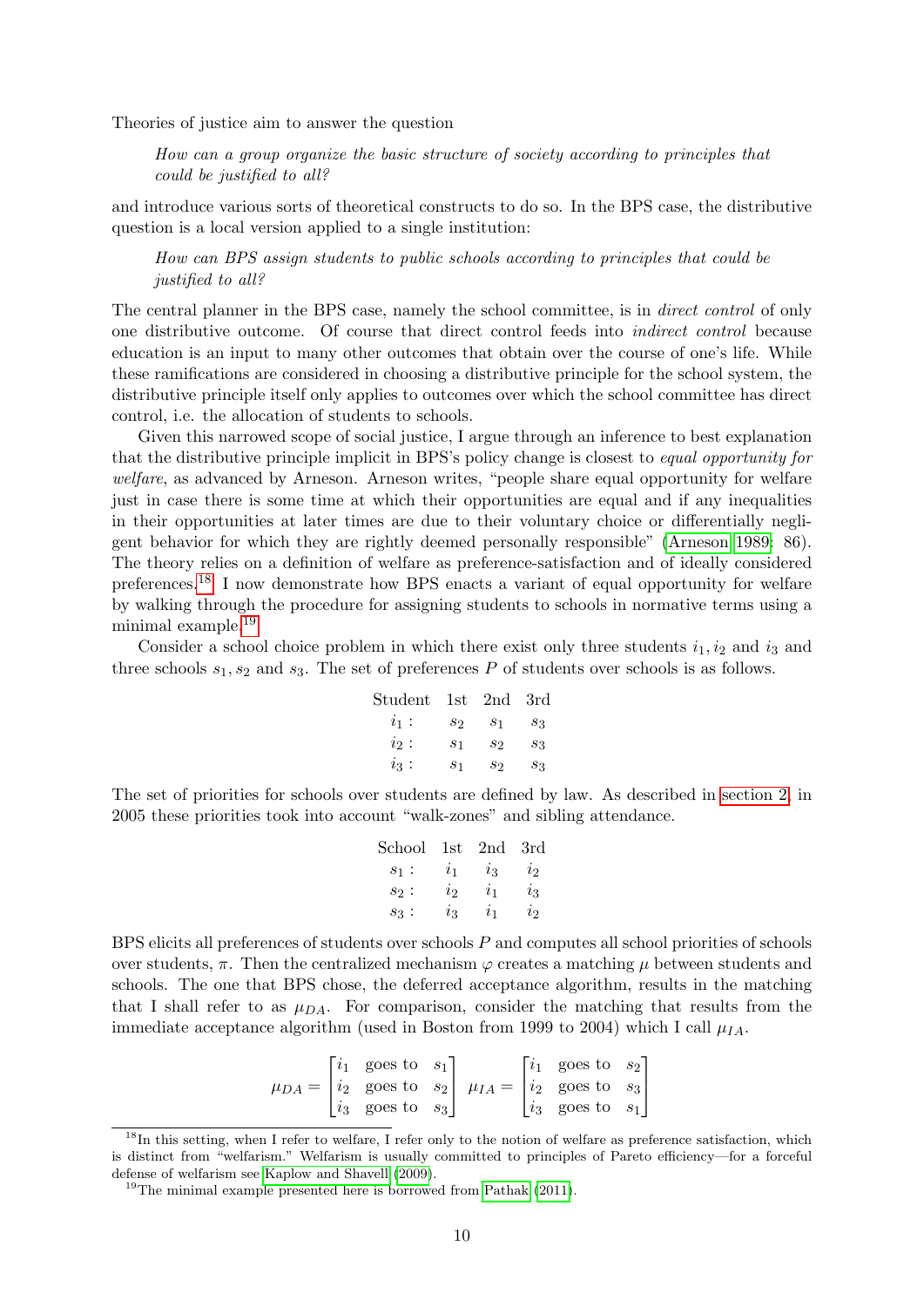I now illustrate how different mechanisms can have different desirable properties. Notice that  $\mu_{IA}$  is not stable, because  $i_2$  would prefer to be matched with  $s_2$  and  $i_2$  has higher priority at  $s_2$ <sup>[20](#page-10-0)</sup> The immediate acceptance algorithm is also not strategy-proof because if student  $i_2$  had submitted a ranking that put  $s_2$  as her top choice, she would have received  $s_2$  instead of  $s_3$ , which she preferred less. Though it is neither stable nor strategy-proof,  $\mu_{IA}$  is Pareto efficient because no individual could be made better off without someone else becoming worse off. Conversely, the deferred acceptance algorithm, which is strategy-proof, produces  $\mu_{DA}$  which is a stable but not Pareto efficient matching. The matching  $\mu_{DA}$  is not Pareto efficient because if  $i_1$  and  $i_2$ swapped schools, they would both be better off. However, it is still stable because there is no school-student pair that would rather be matched to each other than to their assignment under  $\mu_{DA}$ . The top trading cycles mechanism, also considered by BPS and mentioned briefly in [section 2.](#page-2-0)3 is strategy-proof and efficient, but not stable.<sup>[21](#page-10-1)</sup>

| Mechanism            | Efficiency | Stability | Strategy-proofness |
|----------------------|------------|-----------|--------------------|
| Immediate acceptance |            |           |                    |
| Deferred acceptance  |            |           |                    |
| Top trading cycles   |            |           |                    |

<span id="page-10-2"></span>Table 1: Three mechanisms and their normative properties.

The three mechanisms considered by BPS and discussed here—deferred acceptance, immediate acceptance, and top trading cycles—each have some desirable properties that mechanisms can exhibit (see [Table 1](#page-10-2) for summary). Thus BPS must make a normative trade-off when choosing which mechanism to implement. When BPS considered its "philosophical position" concerning various trade-offs between different mechanisms, we can understand them as considering the desirable properties of each mechanism and their philosophical analogues.

Now, I demonstrate how the implicit normative political theory underlying BPS's choice of the deferred acceptance algorithm over the others can be best explained as a version of Arneson's equal opportunity for welfare principle of distributive justice. Arneson distinguishes two dimensions along which interpretations of the egalitarian ideal differ. Along one axis, interpretations are after *straight equality* or *equality of opportunity*. On the other axis are bases for measuring distributive shares, with *resources* on one end and *welfare* at the other [\(Arneson](#page-21-6) [1989\)](#page-21-6). Equal opportunity for welfare, then can be understood in contrast to other possible combinations. An opportunity is defined as a prospect for acquiring something if one seeks it.<sup>[22](#page-10-3)</sup> In the school choice example, an opportunity is a chance to attend a certain school. In order for equal opportunity for welfare to obtain among students seeking positions at schools, every student must have equal opportunity to satisfy her preferences over schools she would like to attend.

Arneson's view also takes into account the ability of various people to "negotiate" the options presented to them, which in the BPS case translates into a concern about "strategizing." Arneson writes that people might face the same array of options and "yet differ in their awareness of these options [and] their ability to choose reasonably among them" [\(Arneson 1989:](#page-21-6) 85). He argues that people must face an effectively equivalent array of options, which could obtain in three different ways. First, options can be effectively equivalent if the options are equivalent and the individuals are identical in their ability to negotiate options. Second, if options are not equivalent but they exactly counteract inequalities in ability to negotiate, then options are

<span id="page-10-0"></span> $^{20}$ This is a slight abuse of terminology—stability and efficiency are concepts that apply to *matchings*. When I refer to a mechanism as stable or efficient I mean that the mechanism guarantees a stable or efficient outcome. This terminological elision is standard in the economic literature.

<span id="page-10-1"></span> $21$ [Kesten](#page-23-10) [\(2010\)](#page-23-10) demonstrates that there is no strategy-proof mechanism that creates both efficient and stable outcomes whenever they exist.

<span id="page-10-3"></span> $22\text{As}$  Arneson writes, "each must face an array of options that is equivalent to every other person's in terms of the prospects for preference satisfaction it offers" [\(Arneson 1989:](#page-21-6) 85).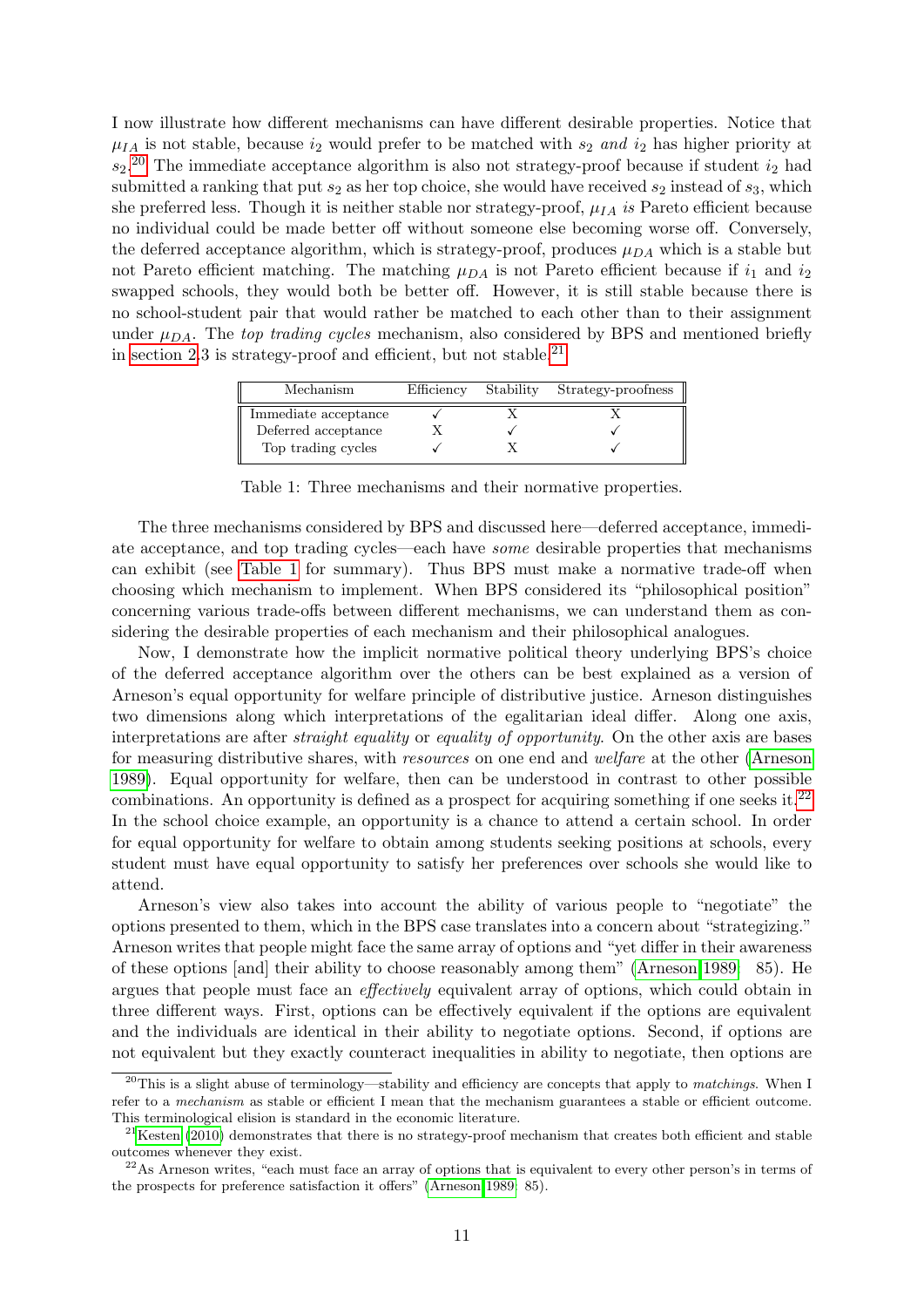effectively equivalent. A third way in which options can be effectively equal is for the options to be equivalent and for inequalities in negotiating abilities to be the result of decisions for which individuals are personally responsible. In the case of school choice, the fact that some played strategically and some do not under the immediate acceptance algorithm was seen as unfair. Under Arneson's framework, the different abilities to strategize suggested that none of the three possible ways for options to be effectively equivalent obtained. Thus, BPS chose an algorithm under which all individuals have the same options and the same ability to negotiate the options. In other words, the need to satisfy one of the ways of creating *effectively* equivalent options can be understood as BPS's rationale for adopting a strategy-proof mechanism.

Thus I have demonstrated that the school choice algorithm selected by BPS was selected on normative grounds that extend far beyond economists' usual common denominator of "efficiency." Through an inference to best explanation, I suggested that the choice of the deferred acceptance algorithm over other possibilities can be understood as instantiating an implicit normative political theory about what constitutes a just allocation of students to public schools. On this view, a just allocation process provides each participant an equal opportunity for welfare, where welfare is defined as preference-satisfaction.

I do not mean to suggest that equal opportunity for welfare à la Arneson is the only possible normative theory underlying the decision to adopt the deferred acceptance procedure. I simply offer an inference to best explanation, focusing on the prominence of strategy-proofness as a normative criterion.<sup>[23](#page-11-1)</sup> By focusing on the *stability* of the chosen algorithm, one could offer a different underlying normative theory. I offer a sketch of an alternative here. Stability is closely related to envy-freeness, which is a distributive ideal in many theories of justice or fairness [\(Varian 1975;](#page-25-1) [Dworkin 1981a,](#page-22-11)[b:](#page-22-12) notably). Stability, in Pathak's words, "embodies a notion of fairness: a student should not envy another school over her assignment and have a higher claim to that school" [\(Pathak 2011\)](#page-23-9). Since the mechanism ensures a stable outcome—an outcome in which there is no "justified" envy, i.e. no student would prefer to be matched to a different school at which they also had higher priority—the allocation of students is envy-free.<sup>[24](#page-11-2)</sup> For the purposes of my argument, it is more important to see that some underlying normative theory exists than to precisely pinpoint the content of the normative theory.

# <span id="page-11-0"></span>4 The normative gap

I now turn a critical eye on the use of mechanism design in constructing BPS's student allocation algorithm. In [section 3,](#page-5-0) I introduced two unusual features of the BPS redesign: that the economic theory is enacted in the school system (F1) and that it draws on an elaborate, but unarticulated, normative framework (F2). Putting (F1) and (F2) together suggests that mechanism design enacts a theory of justice. There is a normative gap between the implicit normative theory of the mechanism and the actual demands of justice. In this section I further describe the normative gap, and discuss what is at stake when it emerges. In order to do so, I draw on the distinction in political philosophy between ideal and non-ideal theories of justice, and on the concept of performativity from economic sociology.

#### 4.1. Ideal theory, enacted

What role can or should ideals play in arranging actual institutions? This question is at the crux of the disagreements in political philosophy around ideal theory and non-ideal theory. While the term ideal theory has been used in a number of ways, I use the original definition in A Theory

<span id="page-11-1"></span><sup>&</sup>lt;sup>23</sup>Recall Pathak's statement that the 2005 redesign represents "the first time that 'strategy-proofness'...has been adopted as a public policy concern related to transparency, fairness, and equal access to public facilities."

<span id="page-11-2"></span><sup>&</sup>lt;sup>24</sup>The use of random numbers to generate priorities at over-demanded schools complicates envy-freeness somewhat in this context. It may be that the mechanism fails an "everyday" sense of the envy-test, but in its formal construal, it passes.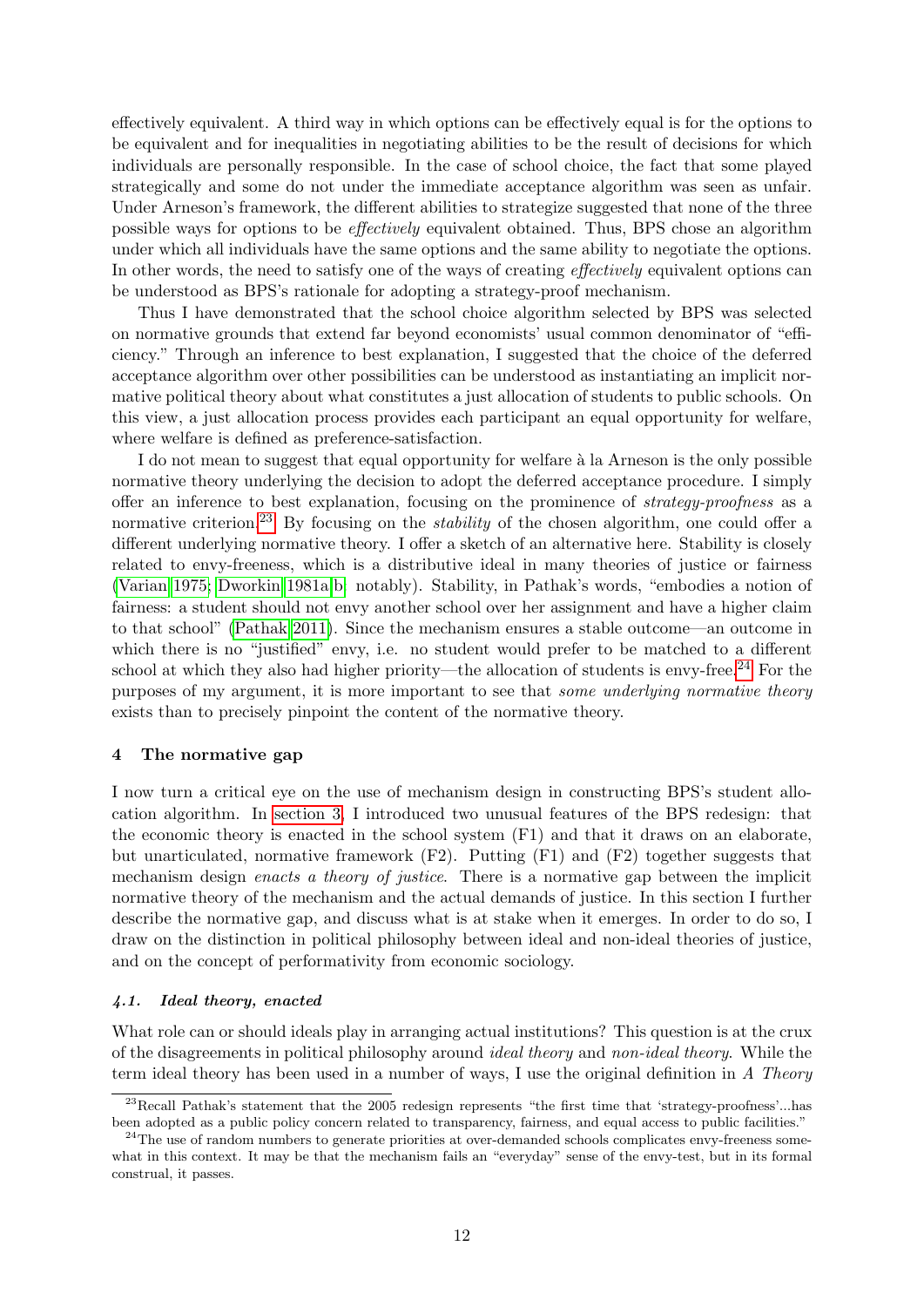of Justice [\(Rawls 1971\)](#page-24-12). Rawls takes ideal theory to be an account of the principles that ought to guide the design of the basic structure of society. Ideal theory operates according to two assumptions absent in non-ideal theory [\(Rawls 1971,](#page-24-12) [2001\)](#page-24-13): strict compliance and favorable circumstances.<sup>[25](#page-12-0)</sup> Non-ideal theory, on the other hand, aims to formulate principles that take into account obstacles due to non-compliance and due to unfavorable circumstances. Rawls writes that non-ideal theory "studies the principles that govern how we are to deal with injustice" [\(Rawls 1971:](#page-24-12) 8). While critics of ideal theory form a motley group, many dispute Rawls' particular formulation of the proper relationship between ideal theory and non-ideal theory [\(Mills 1997;](#page-23-11) [Sen 2011;](#page-24-14) [Anderson 2010;](#page-21-13) [Simmons 2010:](#page-25-2) for example).

What does the disagreement about ideal theory and non-ideal theory have to do with the BPS case? Following my inference to best explanation of the principles underlying the Boston school case, I argue that the mechanism design enacts an ideal theory even though it takes place in the non-ideal world. First, the mechanism makes the two idealizing assumptions made in ideal theorizing. It assumes strict compliance—it assumes that students will actually participate in and comply with the allocation procedure. It also assumes favorable circumstances—that students will not be prevented for social, economic or otherwise historically contingent reasons from obtaining information about schools and from rank-ordering the top five schools across the entire district that they would like to attend. Then, with these assumptions in hand, there is an abstract question: How do we allocate students in a way that can be justified to all? In order to answer that question in this realm of abstraction, just as Rawls introduces the veil of ignorance and the original position, mechanism design introduces a formal construct.

In the BPS case, which aims to answer a much more local question about justice, the construct is a strategy-proof mechanism which "'levels the playing field' by diminishing the harm done to parents who do not strategize or do not strategize well" [\(Boston Public Schools 2005\)](#page-21-14). The strategy-proofness of the mechanism ensures that participants list their "true preferences" rather than trying to "game the system." The strategy-proof requirement thus constrains the way in which participants interact. Participants in the Boston school choice mechanism, as under the veil of ignorance, are ab initio—all that matters for acquiring the just distribution is their "true preferences" which are highly idealized.

One might have expected that the mechanism design used in the BPS case, insofar as it is grounded in a distributive principle like equal opportunity for welfare, would belong to the realm of non-ideal theory. After all, non-ideal theory concerns itself with finding distributive principles that handle injustice in the actual world. Boston's public school allocation system had been repeatedly charged with allegations of injustice as discussed in [section 2.](#page-2-0) But, the underlying theory is highly idealized and abstract. The economic theory brought in to "solve" Boston's problems thus enacts a hypothetical construct like those drawn up by theorists of justice like Rawls (and others such as Gauthier and Harsanyi). The mechanism, understood in this way, does not select the just allocation of students to schools in non-ideal circumstances. Rather, it is an artifact of ideal theory. I now turn to a discussion of criticisms of ideal theory and how they come to bear on this enactment.

## 4.2. Criticisms from non-ideal theory

Do criticisms of ideal theory have bite in this real-world enactment of ideal theory? Or does the enactment, by taking place in the non-ideal world, thus dodge the criticisms of ideal theory? In order to answer this question, I turn to two prominent objections to ideal theorizing from Amartya Sen and Charles Mills, and investigate how each comes to bear on the enactment

<span id="page-12-0"></span> $^{25}$ That is, it assumes that "everyone strictly complies with" the principles of justice [\(Rawls 1971:](#page-24-12) 13) and that "historical, economic and social conditions" (ibid., 47) do not interfere with the possibility of achieving a just society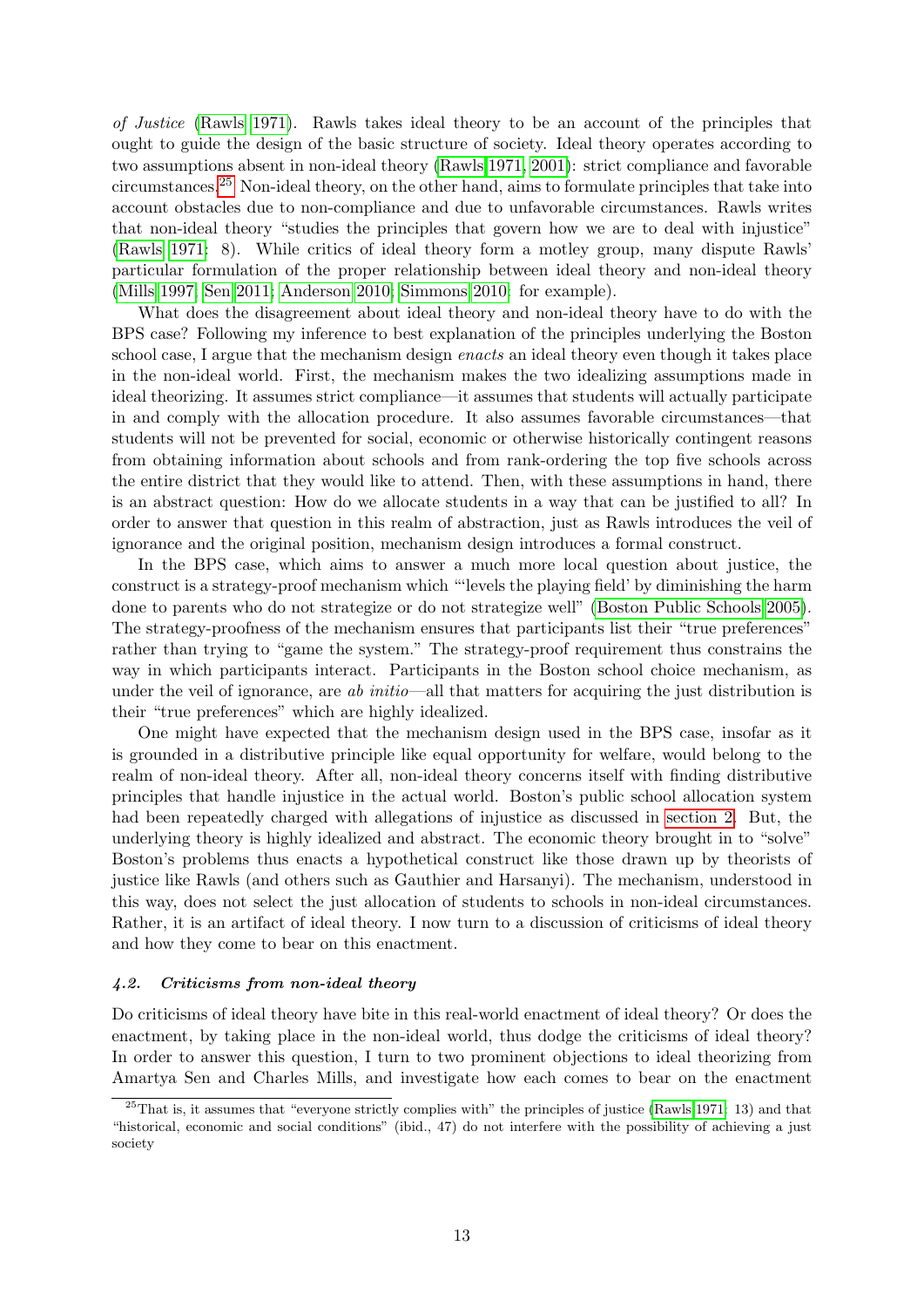of ideal theory at hand.<sup>[26](#page-13-0)</sup> I take these criticisms from non-ideal theory to demonstrate the existence of a gap between the ideal of justice enacted by mechanism design and the actual demands of justice. In this section I use "actual demands of justice" as a placeholder, and describe in more depth what these actual demands of justice entail in the next section.

Sen's critique of Rawls centers on a distinction between the comparative nature of non-ideal theory and the *transcendental* approach of ideal theory [\(Sen 2011\)](#page-24-14). Non-ideal theory is comparative in that it allows for comparison of the relative justice of various alternatives. His argument raises issues with two aspects of transcendental theories. First, he argues that the indeterminacy of impartial bargaining devices poses a real problem for locating transcendental theories. The plurality of bargaining solutions indicates the impossibility of finding a "transcendental" theory. Second, and more practically, he argues that abstract ideals of justice are neither necessary nor sufficient for judging the justice or injustice of actual institutions [\(Sen 2011:](#page-24-14)  $102$ ).<sup>[27](#page-13-1)</sup>

Both of Sen's criticisms of ideal theory relate to the BPS case in insightful ways. Consider the first criticism, and recall that any given mechanism design solution to a school choice problem might have a range of desirable properties. In the BPS case, economists and policymakers specifically focused on the trade-offs between stability, efficiency and strategy-proofness. Sen's criticism in this context calls attention to the fact that other combinations of these desirable features might also serve as distributive principles which, under suitably idealized circumstances, could be justified to all.

Sen's second criticism also instructively applies to the BPS case. It suggests that having a distributive principle for school allocation that can be justified to all in the realm of ideal theory is *neither necessary nor sufficient* for ensuring justice. Sen argues that the transcendental approach and the comparative approach give fundamentally different answers to the question of what justice demands [\(Sen 2006:](#page-24-15) 218). The comparative approach looks for "ways and means of advancing justice...in the world by remedying inequities" while the transcendental approach looks for "the simultaneous fulfillment of the entire cluster of perfectly just societal arrangements" [\(Sen 2006:](#page-24-15) 218). The deferred acceptance algorithm enacts an arbitrarily chosen transcendental theory. Sen's criticism, applied to our case, suggests it would be misguided to assume that this enactment advances justice.

At times Sen suggests that the pursuit of ideal theory may even be counter-productive far from playing a necessary role in addressing urgent questions of justice, it may serve to distract from those very questions.<sup>[28](#page-13-2)</sup> A stronger version of this argument has been put forward by Mills with an eye toward racial injustice. Mills has argued that ideal theory obscures the history of racial domination, and thus prescriptions based on contractarian frameworks are necessarily flawed in certain societies [\(Mills 1997,](#page-23-11) [2003,](#page-23-12) [2005\)](#page-23-13). He writes that ideal theory "is really an ideology, a distortional complex of ideas, values, norms, and beliefs that reflect the nonrepresentative interests and experiences of a small minority of the national population" [\(Mills 2005:](#page-23-13) 172). Further, he claims that ideal theory "was constructed to evade these [racial] problems" [\(Pateman and Mills 2007:](#page-23-14) 107). In order to draw up principles of justice, one must attend carefully to the realities of racial domination, as in non-ideal theory.

Mills' criticisms are useful for understanding the unusual case at hand. In the BPS case, ideal theory is acted out in the real world. As such, it displaces non-ideal theorizing. It abstracts away from racial (and other demographic) realities in order to institute a mechanism that is justifiable to all on its own terms, in a very limited sense. While Mills' assertions about how ideal theory represents "ideology," and how ideal theory was "constructed to evade" racial realities may

<span id="page-13-0"></span><sup>&</sup>lt;sup>26</sup>While the criticisms of ideal theory are numerous, I choose these two as they are both representative of broader debates and particularly relevant to the case at hand.

<span id="page-13-1"></span> $27$ The first objection can be understood as an objection to the *existence* of transcendental principles, the second objection is one that supposes their existence and still objects to their prominence in evaluating the fairness of existing social institutions.

<span id="page-13-2"></span> $^{28}$ I refer the reader especially to the entirety of the passage quoted above on p. 218 of [Sen](#page-24-15) [\(2006\)](#page-24-15), as well as the concluding section of [Sen](#page-24-14) [\(2011\)](#page-24-14).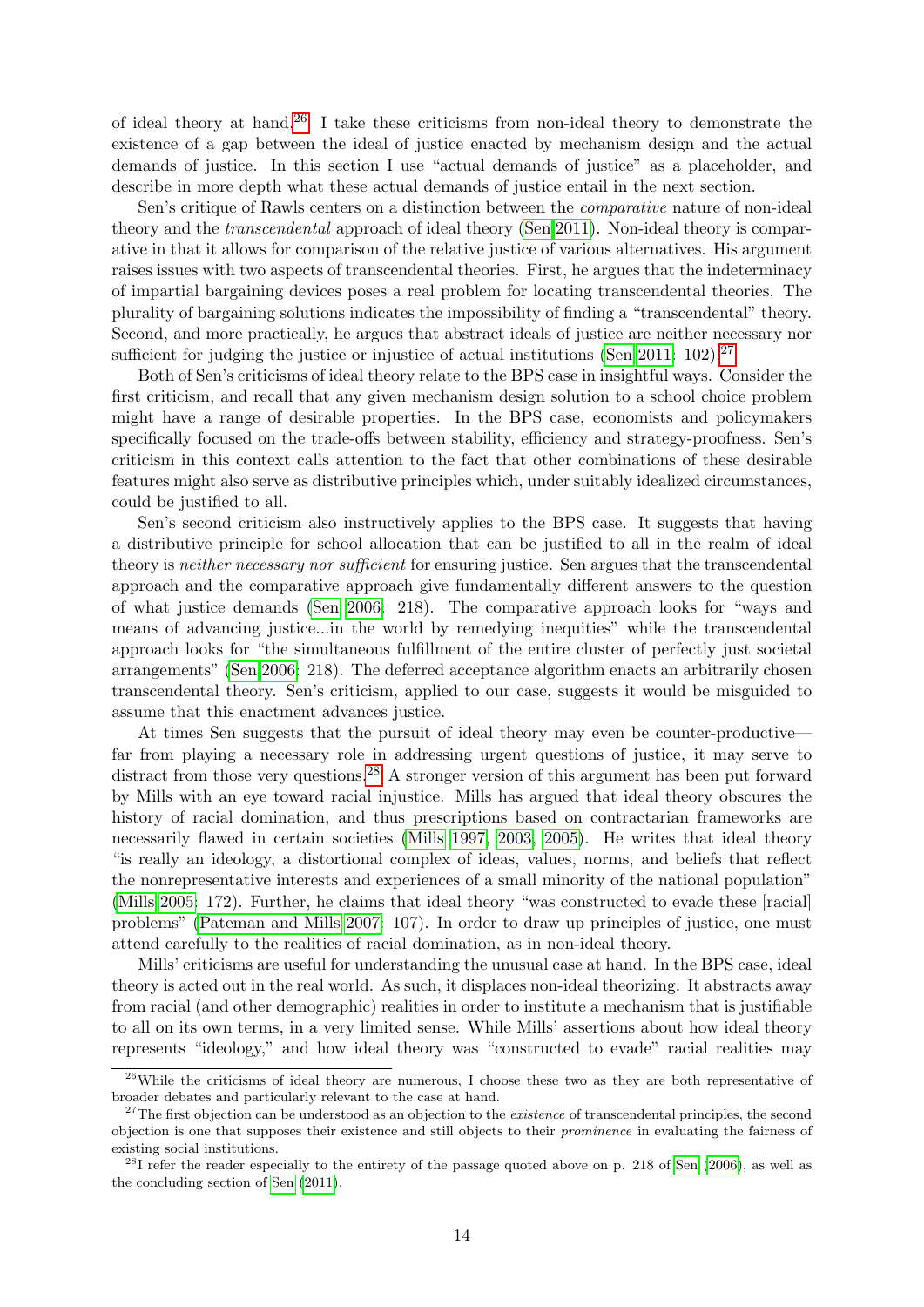strike some as extreme,<sup>[29](#page-14-0)</sup> his provocative criticism provides at the very least a grave warning about the possible dangers of ideal theorizing in the absence of non-ideal theorizing, specifically in the context of racial injustice. Even if ideal theory was not "constructed to evade" racial realities in the causal sense that Mills claims, when ideal theory is enacted as in the BPS case, it might facilitate the evasion of a proper discussion of the real injustice particular to a given situation.

## 4.3. Performativity and technologies of depoliticization

What exactly are the "actual demands of justice" to which the school allocation system must respond? How does mechanism design wedge a "normative gap" between these demands and the normative properties of the proposed algorithm? In order to articulate how the normative gap emerges, I draw on the performativity thesis from economic sociology.

The concept of performativity, which has its roots in speech act theory [\(Austin 1962\)](#page-21-15), enthnomethodology [\(Garfinkel 1956\)](#page-22-13) and actor-network theory,<sup>[30](#page-14-1)</sup> has taken on a variety of meanings when applied to scientific expertise. I focus on the concept of performativity that has been used to describe economists in general,<sup>[31](#page-14-2)</sup> and market designers in particular [\(Mirowski et al.](#page-23-0) [2007;](#page-23-0) [Breslau 2012,](#page-21-1) [2013\)](#page-21-2). To call economics performative is to suggest that economic knowledge does not describe existing phenomena, but rather consists of a set of tools that constructs actors and institutions. In other words, economics provides a performative framing that molds reality in its own image—reality thereby comes to resemble economists' abstractions.<sup>[32](#page-14-3)</sup>

In the BPS case, mechanism design provides a performative framing for the problem of assigning students to public schools. This framing moves the allocation of seats in schools into the realm of ideal theory. Participants are shaped into a certain kind of agent. "Strategyproofness" becomes the central policy concern related to "transparency, fairness, and equal access to public facilities." The performativity of the economic theory has a blinding effect, as if participants in the mechanism are gradually made into rational agents behind a veil of ignorance, whose knowledge of their actual position in the broader structure of social life is erased.

The framing of households in school choice as agents with well-ordered preferences gives rise to considerations that must be dealt with in the realm of non-ideal theory. These considerations are "the actual demands of justice" relevant to the situation at hand. The public schools in Boston are varied in their resources and opportunities for students, and students at different schools have vastly different outcomes. The choice of the deferred acceptance algorithm changes the overall distribution of students to schools. Are better-off students still landing in the bestresourced public schools? Are there racial disparities that result? These considerations have to do with the collective demands of a school system. The deferred acceptance algorithm serves particular notions of "transparency, fairness and equal access to public facilities"—but these notions can only be achieved within the performative framing. Deferred acceptance is "transparent" only to the extent that all participants understand the process. It is "fair" to the extent that prevents a particular form of strategizing. It ensures "equal access to public facilities" if access is understood as opportunity for welfare, i.e. the satisfaction of stated preferences. The performative framing shuts down other notions of transparency, fairness and equal access to public facilities, which may arise out of attentiveness to local particulars, the historical injustice of the school system, and the privileging of collective demands for equity.

<span id="page-14-0"></span> $^{29}$ See [Shelby](#page-24-16) [\(2003,](#page-24-16) [2013\)](#page-24-17) for prominent criticisms of Mills' views.

<span id="page-14-2"></span><span id="page-14-1"></span> $30$ See [Latour](#page-23-15) [\(2005\)](#page-23-15) for an overview of key concepts of actor-network theory.

 $31$ See e.g. [Callon](#page-21-16) [\(1998a,](#page-21-16)[b\)](#page-21-0) for foundational contributions and the edited volumes [MacKenzie et al.](#page-23-16) [\(2007\)](#page-23-16), [Pinch and Swedberg](#page-24-18) [\(2008\)](#page-24-18) and [Boldyrev and Svetlova](#page-21-17) [\(2016\)](#page-21-17) for wide-ranging investigations.

<span id="page-14-3"></span><sup>&</sup>lt;sup>32</sup>On the face of it, calling market designers "performative" seems trivial. It is rather like remarking that weightlifters have very large muscles. But, the power of performativity as a lens through which to understand market designers' activities lies in precisely identifying how and at what cost economists' definitions of value-laden terms get transposed onto the realities they describe.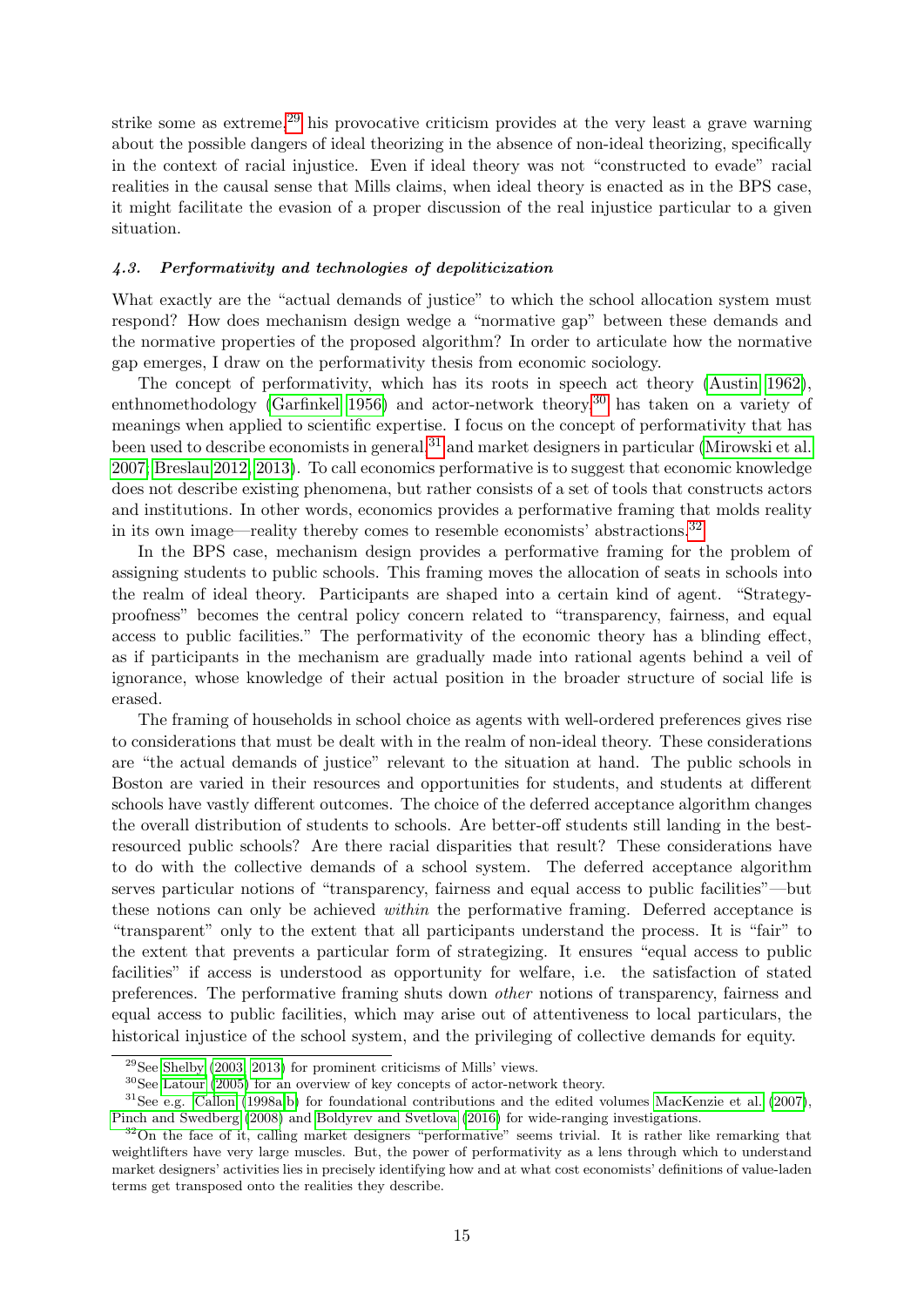The performative framing thus entraps participants in a thought experiment that exists only ab initio. Inside this thought experiment, it is difficult for households to assess their actual interests, preferences, and welfare, and how they are or are not represented in the policy change. Participants' concerns about historical injustice, local inequities, and collective demands do not disappear in the BPS case, rather, they are displaced by the performative framing of mechanism design.[33](#page-15-0) The normative gap emerges between the framing of student assignment in the language of mechanism design, akin to an ideal theory of justice, and the politics of the allocation of students to public schools. To genuinely address the political stakes requires recourse to nonideal theory which in turn requires democratic input. The normative gap is hard to close through democratic deliberation because the stakeholders themselves lack the technical understanding that could reframe the interaction.

Why does the so-called normative gap matter? I have not suggested that the economists and policymakers involved in redesigning Boston's school allocation systems were making explicit claims about the suitability of their ideal theory. I have merely provided an inference to best explanation of how their work might be explained as an enactment of ideal theory. So, one might object that my criticism cannot tell us much about the role of economic theory in redesigning the allocation system. In the spirit of the criticisms from non-ideal theory—why not just pay attention to what actually happened in Boston and assess whether the use of mechanism design improved the fairness of the public school allocation system? A hypothetical interlocutor might gesture to two facts to indicate the success of the market designers' work, and thus the irrelevance of the criticism from non-ideal theory. First, recall the civil unrest and the racially-motivated violence that plagued the school system in the latter half of the 20th century. Though BPS still face criticism over the system of allocation, people are not so incensed as to take to the streets. Second, the City of Boston has confirmed the economists' success by continuing to enlist them in refining their system of school allocation in the years since the 2005 redesign.<sup>[34](#page-15-1)</sup>

The mechanism design "succeeds" in these limited ways not because it meaningfully addresses the inequities relevant to the just allocation of resources but rather because it appears to furnish a set of impartial rules and procedures. Mechanism design thus serves as a technology of depoliticization. Because an ideal theory is enacted by the mechanism, opportunities for normative criticism of the rules and procedures are closed off to the stakeholders.

In the wake of desegregation, a select group of experts undermined the public's trust in the school system. That select group of experts might have involved at various points the Boston School Committee, together with Judge Garrity and various consultants. Decision making procedures are especially appealing when expert judgment has undermined public trust. As Theodore Porter argues in his landmark book Trust in Numbers, "a decision made by the numbers (or by explicit rules of some other sort) has at least the appearance of being fair and impersonal" [\(Porter 1995:](#page-24-19) 8). Recall some of the charges against Judge Garrity that came out in retrospect: "[he] had a paternalistic mentality that all goodness and all knowledge flows from the federal court"[\(Richer 1998:](#page-24-3) 5). The criticism that, through busing, a federal judge had taken up "an experiment in social engineering" is indicative of the undermining of public trust.

Gradually, after Garrity, the allocation process became more mechanical and rule-based. The Boston School Committee had historically faced a political, social and economic quandary assigning students to public schools, and their expert judgments had undermined the public's trust in their ability to make decisions. The "controlled choice" plan initiated in 1988 allowed parents to begin to place their "trust" in a mechanism rather than a group of experts. That mechanism became even more rule-based in 1999 when race was dropped as a distributive category. Then, when economic theorists turned their attention to BPS in 2005, they offered

<span id="page-15-0"></span><sup>&</sup>lt;sup>33</sup>This criticism echoes Breslau's discussion of the stakes of the performativity of economics in the design of electricity markets: "the political conflicts... have not vanished, but they are no longer mediated by the regulatory process. Instead they are now a politics of market design, mediated by an abstract and technical object" [\(Breslau](#page-21-1) [2012:](#page-21-1) 401).

<span id="page-15-1"></span><sup>&</sup>lt;sup>34</sup>For an archive of past and ongoing policy dialogues since 2003, visit www.bostonpublicschools.org.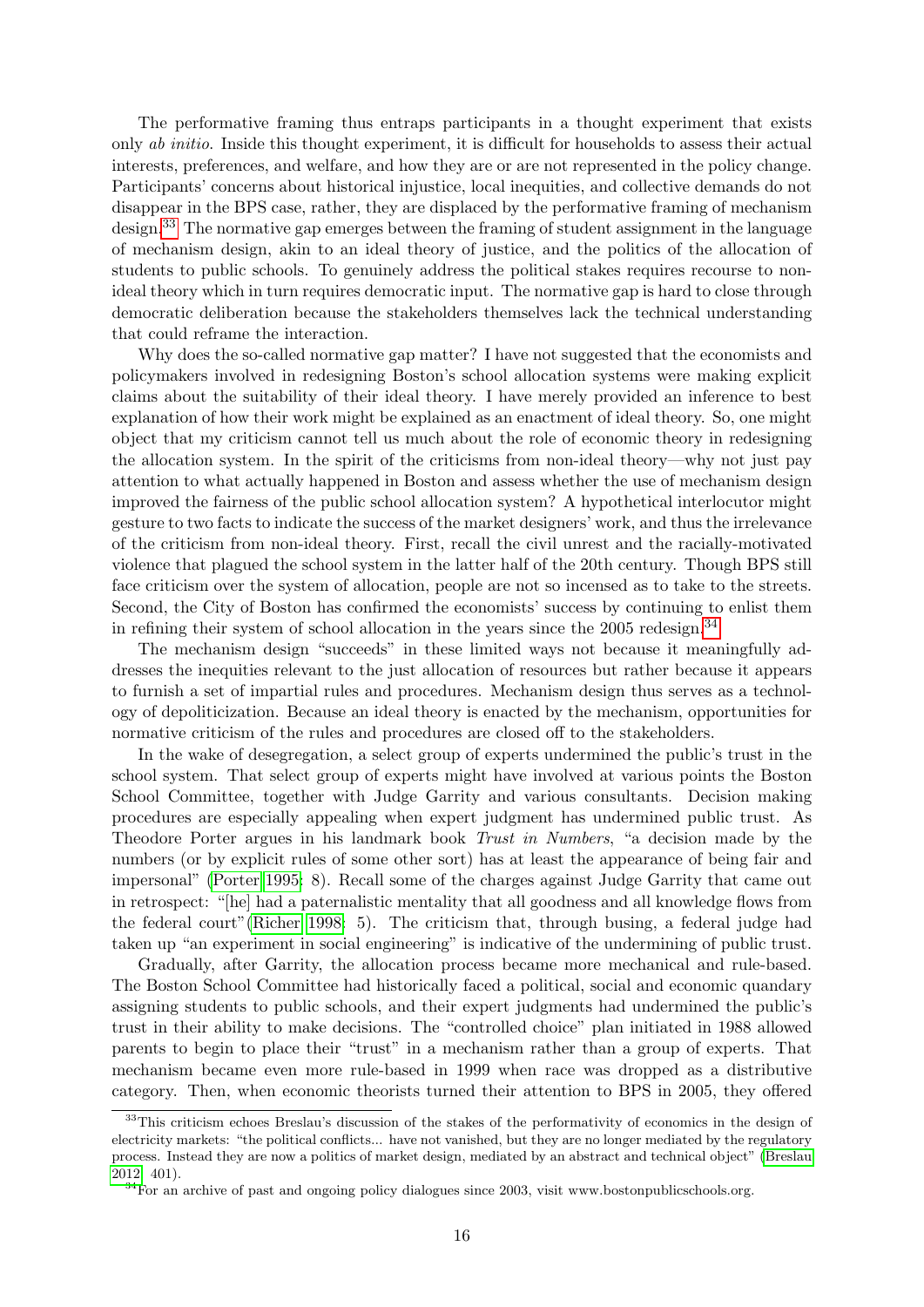an entire mechanical language for evaluating the virtues of different allocation algorithms.

The mere fact that school choice had been cast as a problem in mechanism design by Abdulkadiroğlu and Sönmez [\(2003\)](#page-20-0) made it an attractive alternative to other ways of deciding how to allocate students to schools, simply by virtue of being highly mechanical. The school choice procedures appeared to become more objective in two ways. First, procedures replaced the expert judgments of the school committee—when the "controlled choice" mechanism was put into place in 1988, a procedure replaced individual decision-makers. Second, mechanism design offered a consistent language for *evaluating* the increasingly algorithmic procedures. In 2003, what Abdulkadiroğlu and Sönmez's paper offered was a language for evaluating allocation procedures that offered a veneer of objectivity. This veneer of objectivity makes it easier to justify the procedure to a vested public. Some policy might be chosen not because it actually addresses the issues best but because it appears to offer accountability both in the procedure itself and the evaluation of those procedures.

Consequently, the gap between the normative theory implicit in BPS's use of mechanism design and the justice-based concerns of stakeholders can be understood partially as the result of a bi-level drive toward more seemingly objective rules and procedures. The ideal theory implicit in the mechanism design supplants local ideas about what constitutes justice.[35](#page-16-0) Additionally, it is not the normatively best solution—any objective-seeming method would have accomplished the task.

Sen's two part criticism of ideal theory also helps us here. First, recall that there are many ways of reaching an "impartial ideal"—by imposing different constraints on rational agents. The same is true in the school choice case. There are many candidates for a distributive ideal that can be performatively framed through concepts like "efficiency," "stability" and "strategyproofness." So in the face of this indeterminacy one must choose a particular distributive ideal. But the process of choosing an ideal cannot be impartial or objective—it is not aiming for some transcendental truth but rather a fair solution to an actual problem. One would hope, in fact, that the process of choosing among ideals would be highly democratic or collectively deliberative, and therefore closely tailored to the needs of Boston's public. However, the technical evaluation of procedures can easily come to take the place of such democratic deliberation.

One might still respond to the critical framing above by suggesting that the current algorithms designed by a small group of experts are clearly an improvement over leaving it up to the judgments handed down by a few experts. I have not argued otherwise. However, I have argued that the veneer of objectivity is worrisome in conjunction with mechanized procedures that "perform" reality. Mechanism design, used in this way, is a technology of depoliticization, which may obstruct normative criticism in a manner similar to how Mills sees ideal theory as evading unjust realities. Without proper attention to the gap between the normative theory enacted by the mechanism and the actual demands of justice, the gap will persist.

## 4.4. Epilogue

To further demonstrate how the critical perspectives presented above come together to illustrate the emergence and persistence of the normative gap, I present an epilogue to the story presented in [section 2.](#page-2-0)

I have already called attention to how the priority system—defined by local laws before the mechanism is enacted [\(subsection 3.2.\)](#page-8-1)—must be decided with the utmost care if the mechanism is to genuinely give students in all neighborhoods an equal opportunity for welfare. When BPS considered different proposals for changing the mechanism in 2003, they were also presented with six different ways of drawing walk-zones, suggested through a community engagement process

<span id="page-16-0"></span><sup>&</sup>lt;sup>35</sup>This argument further echoes Porter, who writes that mechanical objectivity "aims to supplant local cultures with systematic and rational methods" and in doing so "its resonances are egalitarian" [\(Porter 1995:](#page-24-19) 77). In the BPS case, an impersonal, abstract way of thinking about justice has supplanted local ideas about justice. It is not just that its "resonances are egalitarian" (emphasis mine) but that its actual content is egalitarian, as well.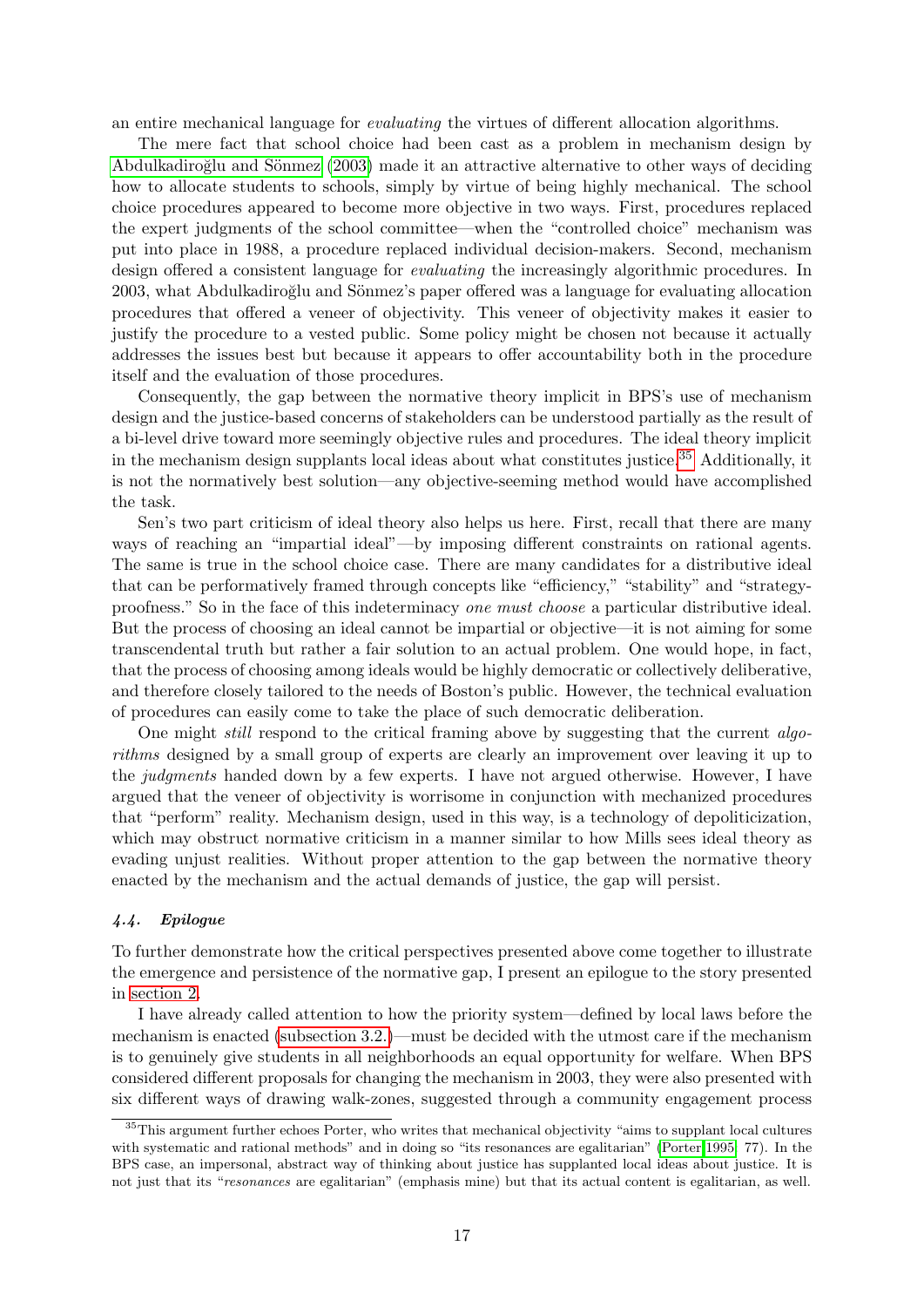[\(Landsmark and Dajer 2004;](#page-23-17) Abdulkadiroğlu et al. 2005b; [Dur et al. 2018\)](#page-22-14). The redrawing of walk zones would change the demographic distribution of priorities at different schools. However, the only change made by BPS was to change the algorithm for assignment. An attentiveness to collective demands of the school system relies on how the neighborhoods are drawn, but since the mechanism offered a straightforward way of discussing a different kind of fairness, the easiest change to make was a mechanical one—to change the algorithm. The elaborate normative language of the mechanism displaced other sorts of normative questions. The performative framing obstructed deeper questioning of how well the mechanism met collective demands. In the ensuing years, stakeholders began to express concern that the system of walk-zone priority continued to provide an unfair advantage to those who lived in wealthier neighborhoods [\(Dur](#page-22-14) [et al. 2018\)](#page-22-14). Stakeholders attempted to renew discussions about redrawing neighborhood lines in 2006, the year after the new algorithm was instated, and again in 2009. But the system remained largely unchanged<sup>[36](#page-17-0)</sup>—the normative gap persisted.

In 2012, Boston Mayor Thomas Menino heeded the concerns about walk-zones and pledged a major overhaul of the BPS allocation system. While the concerns about walk-zones were addressed, the normative gap persisted because the economists involved this time around simply offered up a new mechanism—a new performative framing corresponding to a new ideal theory. This mechanism solved a new set of concerns about walk-zones, while the 2005 mechanism change responded principally to concerns about "gaming the system." The mayor commissioned Pathak, one of the original consultants in 2003 who was by 2012 a professor of economics at MIT, to evaluate proposals for overhauling the system. One of Pathak's doctoral students in operations research, Peng Shi, played a key role in evaluating alternative mechanisms for the advisory committee, using computer simulations to analyze the impact of various proposals [\(Seelye 2013b\)](#page-24-20).

Shi eventually put forward a proposal of his own which scrapped walk-zone priority altogether and would also do away with the final remnants of busing students to faraway neighborhoods as initiated by Garrity in 1974 [\(Seelye 2013b\)](#page-24-20). Shi writes of his proposal: "I formulated the reform as an optimization problem of finding school-choice menus and priorities that induce the best combination of equity of access, proximity to home, predictability, and community cohesion" [\(Shi 2015:](#page-24-21) 1). Under his proposal an algorithm produces a "menu" of at least six schools for every parent to choose from, at least four of which must be of high or medium quality, where quality is determined by test scores. On March 13, 2013 the advisory committee voted to instate Shi's proposal in Boston's Public Schools.

So, with Shi's proposal the final vestiges of busing in Boston disappeared, and the deferred acceptance algorithm was replaced by a restricted choice menu. How does the critical discussion presented in this paper help to understand these developments? BPS was pushed into adopting a different mechanism that performs a different normative theory that still fails to offer a democratic forum through which stakeholders might assess whether the algorithm meets the collective demands of the school system.<sup>[37](#page-17-1)</sup> One could run through an inference to best explanation, as presented in [subsection 3.2.,](#page-8-1) to locate an ideal theory of justice that corresponds to Shi's algorithm. It would yield a different result—an ideal theory more focused on the tricky problem of walk-zones than the tricky problem of strategizing—but still an elaborate account of what constitutes distributive justice.[38](#page-17-2) It is difficult for a stakeholder unhappy with the new system to criticize it on normative grounds, because the ideal theory is enacted. The performative framing of the allocation procedure blocks off normative criticism from participants in the

<span id="page-17-0"></span><sup>&</sup>lt;sup>36</sup>For a description of the policy conversations between 2005 and 2009, see the *Boston Globe* article [Vaznis](#page-25-3) [\(2009\)](#page-25-3).

<span id="page-17-1"></span> $37\text{In}$  the final hearing before the committee deliberations, many parents—mostly black and Hispanic parents expressed concern about Shi's proposal, which was accruing consensus [\(Seelye 2013a\)](#page-24-22). One father testified "No way we can stand around the playground and say, 'Yeah, we're all getting a fair shake'" [\(Seelye 2013a\)](#page-24-22).

<span id="page-17-2"></span> $38$ It might be more along the lines of equal opportunity for good outcomes, where the quality of outcomes is exogenously determined.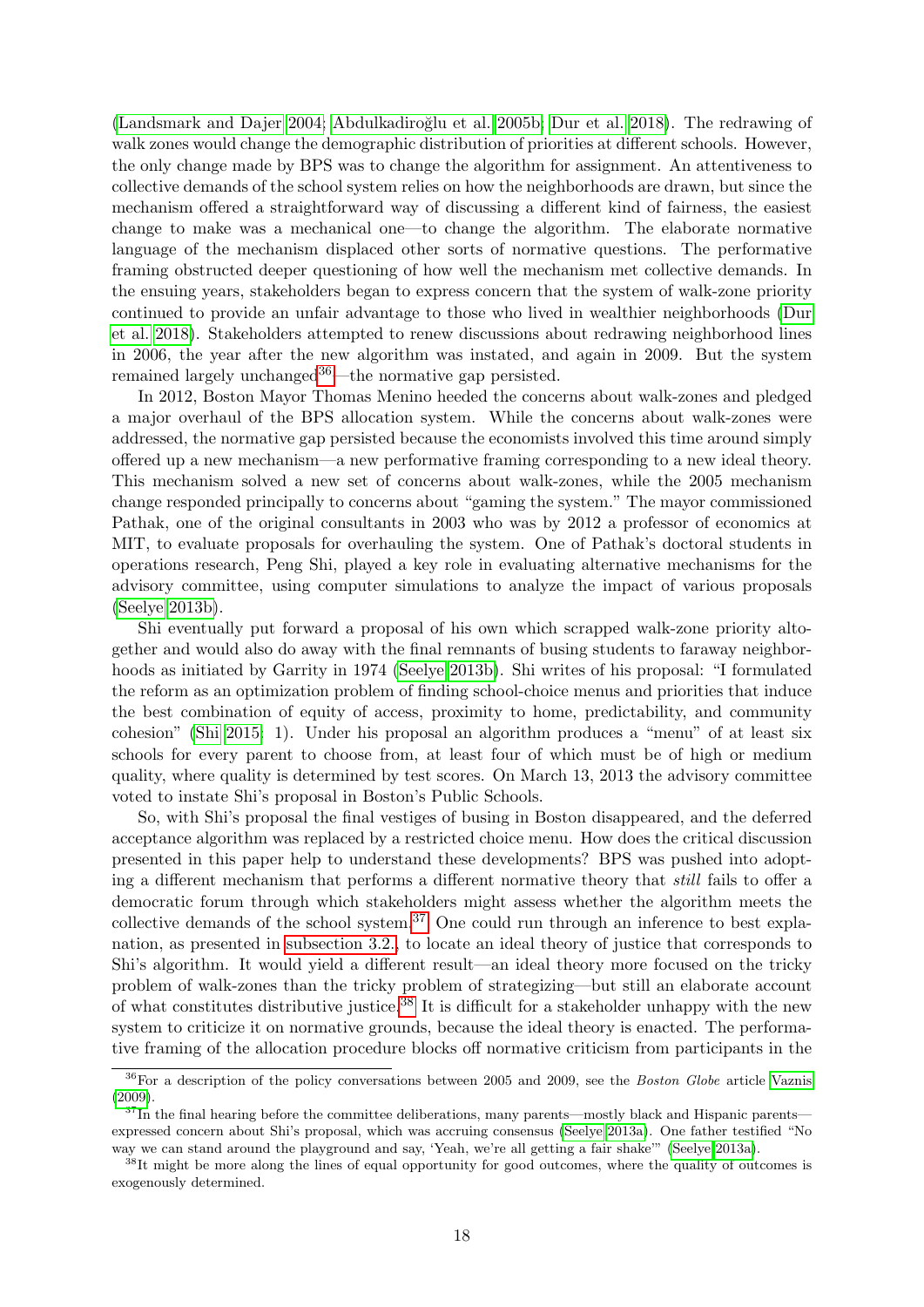optimization problem. The normative gap persists.

Consider the following quotation from a New York Times article about Shi's proposal:

That it took a dispassionate outsider with coding skills but no political agenda to formulate the model is a measure of the complexities facing urban school districts today. Many such districts, like Boston's, are plagued by inequities... Overcoming that legacy here has been so emotionally charged that previous attempts to redraw the zones have failed, though in 2005 the district did change the algorithm it uses to assign students.

[\(Seelye 2013b\)](#page-24-20)

It is remarkable indeed that the busing system, criticized as "a federal judge's experiment in social engineering," was ultimately axed by a solution drawn up by an MIT graduate student "with coding skills but no political agenda." But I do not take this fact to offer a "measure of the complexities facing urban school districts." Rather, given the critical perspectives I have presented in this section, we can see that it is instead a measure of the gap between an ideal theory enacted through mechanism design and the actual demands of justice. Precisely what Shi and his models did in 2012, and what Abdulkadiroğlu et al. did in 2003, is provide a seemingly objective procedure to "overcome" Boston's legacy of injustice by offering a technology of depoliticization. In this case, to overcome the legacy has been to ignore it by enacting a theory ab initio that solves whichever problem happened to have initiated the current policy discussions but not the problems that came before. Millsian criticisms thus arise: How can the mechanism genuinely mete out justice if it fails to explicitly consider certain kinds of actual, present and past injustices in the school system? The normative gap is hard to close through democratic deliberation since each new mechanically objective ideal theory, through the mechanism, is performed. Participants, policymakers and economists alike are trapped in the realm of ideal theorizing.

I do not aim to place blame or responsibility on the economists who have consulted on school choice redesigns. This paper is not directly concerned with the responsibilities of experts in public policy. But this paper does suggest that economists' self-conception as "engineers" is misleading at best and dangerous at worst. Economists do not see themselves as responsible for worrying about "justice" in any deeper way than presenting a mechanism. Their mechanisms have different normative properties that need to be weighed by the policymakers. In some cases the economists clearly express the normative limitations of their designs: "Under the assumptions of the model...the 'leveling the playing field' idea only indicates that sophisticated students lose their strategic rents under the new mechanism" [\(Pathak 2011:](#page-23-9) 531). But the economists' technical language on its own is normative in elaborate ways—its machinery operates in the realm of ideal theory. Economists' technology can thus depoliticize sites of democratic contestation, thereby distracting attention from the most important questions at hand.

In this section I have drawn on the concept of performativity to demonstrate what is at stake when ideal theory is enacted through mechanism design. Sen and Mills' criticisms from non-ideal theory demonstrate philosophically that there exists a gap between the ideal theory enacted through the mechanism and the collective demands of the school system. The veneer of objectivity offered by the language of mechanism design helps to explain how the normative gap appeared in the first place. It appeared because the trust of experts had been undermined, and rules and procedures seem to offer an impartial alternative mode of decision-making. BPS took the economists' advice to implement a strategy-proof algorithm not because it addressed the actual issues at hand but because it was a procedure that could be justified to all in a highly abstract realm. The enactment of ideal theory is problematic for the very same reasons that ideal theorizing is problematic to Sen and even Mills. The enactment of ideal theory succeeds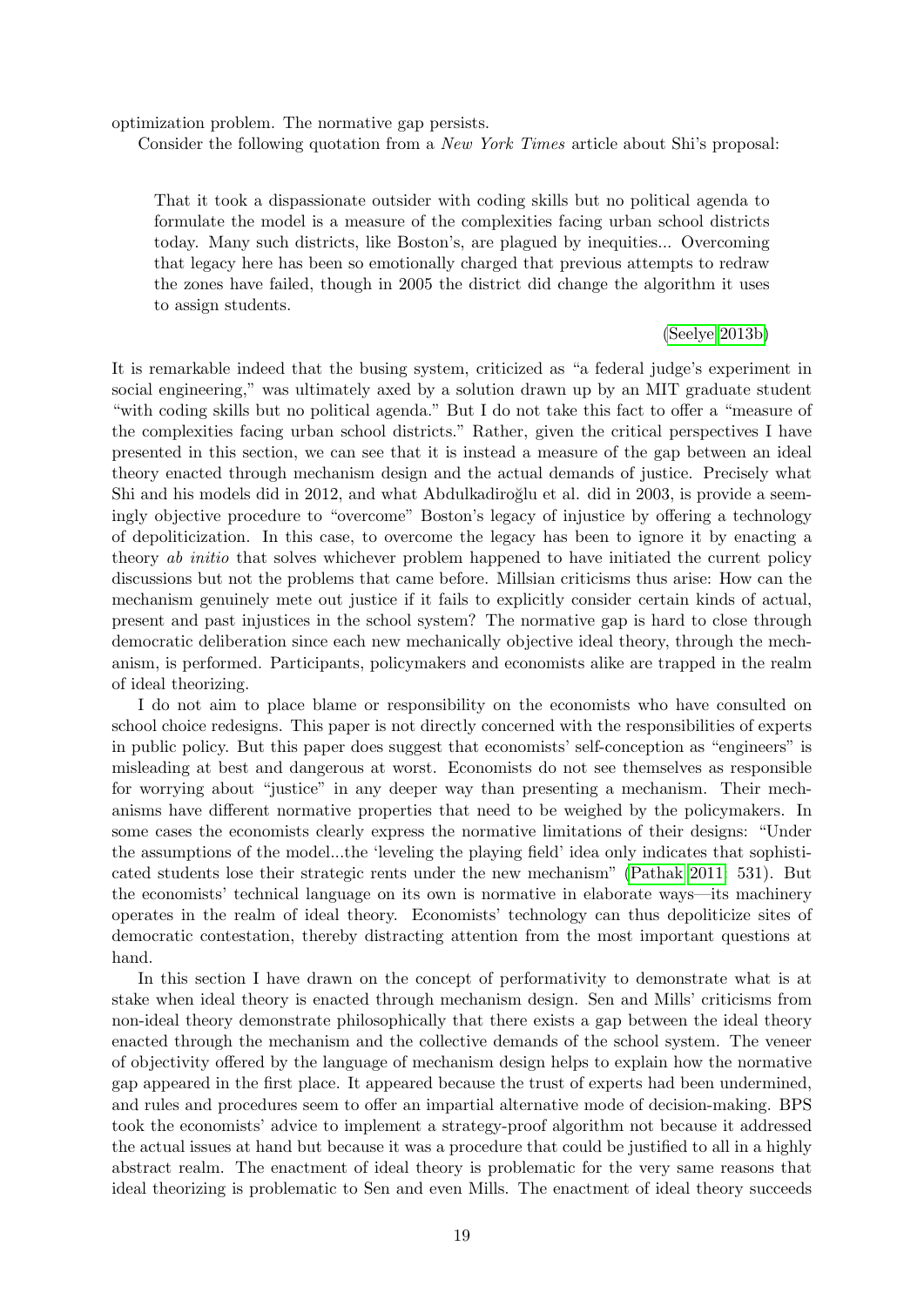because it offers a performative frame, thereby obstructing stakeholders' avenues for normative criticism of the mechanism.

## Conclusion

In the decades that followed *Brown vs. Board of Education*, Boston's school system was subjected to national scrutiny and controversy. Sparking high profile incidents of racially-motivated violence and city-wide protests against court-ordered busing, the allocation of students to Boston's public schools became a lightning rod for profound questions about the nation's approach to racial, social and distributive justice. Three decades after court-ordered busing began in Boston, the mechanism design approach to school choice introduced a novel technical language that would come to mediate Boston's (and other cities') policy discussions in 2005 and beyond. To what extent did this novel technical framing enable policymakers to address inequities in Boston's school system? What is the role of mechanism design theory when used to intervene in policy arenas of enduring social complexity?

In this essay, I offered a critical discussion of the normative forces peculiar to design economics through a close study of several economists' involvement in BPS's policy discussions. I began in [section 2](#page-2-0) with the social and political background of school choice in Boston. I explained the canonical school choice model from mechanism design (Abdulkadiroğlu and Sönmez [2003\)](#page-20-0), and how BPS came to adopt, in 2005, a version of the famous deferred acceptance algorithm. In the following section, I went through an inference to best explanation, suggesting that the adoption of a strategy-proof mechanism instantiated an elaborate normative theory that resembles an equal opportunity for welfare principle of justice. In [section 4,](#page-11-0) I argued that the mechanism design thus enacts an ideal theory. By considering criticisms of ideal theory [\(Sen](#page-24-14) [2011;](#page-24-14) [Mills 2003,](#page-23-12) [2005\)](#page-23-13), I argued that this enactment of ideal theory inserts a normative gap between the abstract ideals of the institution and the collective demands of stakeholders. I drew on the performativity thesis to demonstrate how mechanism design thus serves as a technology of depoliticization.

What does this argument suggest about the future of design economics in policy arenas where issues of social and distributive justice coincide with technological complexities to be overcome? It suggests that the mechanism design approach to school choice will always be flawed and incomplete when instantiated in a particular setting. It reduces families and individuals to calculating individual actors, and flattens complex collective commitments to equality into unarticulated ideal theories of justice. This process closes off democratic debate, as stakeholders are left without the proper technical knowledge and language to voice their opinions about how well the school system is meeting collective demands. Thus, in order for mechanism design to overcome the challenges highlighted in this paper, it must serve as a social technology that invites democratic participation.[39](#page-19-0)

Precisely how mechanism design might serve as an inclusive social technology is a pressing topic for future work. Finding a path forward is important for designing school choice proce-dures in Boston and elsewhere,<sup>[40](#page-19-1)</sup> but also for the design of other justice-oriented institutions. Mechanism design is ripe for application in constructing institutions in wide-reaching realms from healthcare and town-planning to international trading schemes for carbon and water. If

<span id="page-19-0"></span><sup>&</sup>lt;sup>39</sup>This imperative relates to views recently advanced to address issues about the use of technology and algorithms in society more broadly—see [Crooks](#page-22-15) [\(2019\)](#page-22-15) and [Hoffmann](#page-22-16) [\(2019\)](#page-22-16) for two particularly recent and relevant contributions in this vein.

<span id="page-19-1"></span> $^{40}$ For an indication of the reach of the theoretical concepts from school choice presented in this paper, consider the reforms of school assignment mechanisms in the U.S. and abroad that have already taken place in the years since 2005. Economic theorists have been involved in designing assignment mechanisms in New York City (Abdulkadiroğlu et al. 2005a, [2009\)](#page-20-5), Chicago (Pathak and Sönmez 2013), Washington DC, Denver and New Orleans (Abdulkadiroğlu et al. 2016; [Abdulkadiroglu et al. 2017\)](#page-20-7), India [\(Bagde et al. 2016\)](#page-21-18) and Brazil (Aygün [and Bo 2013\)](#page-21-19). Perhaps most strikingly, a version of the deferred acceptance algorithm has been recently been adopted by all (more than 150) local authorities in England (Pathak and Sönmez 2013).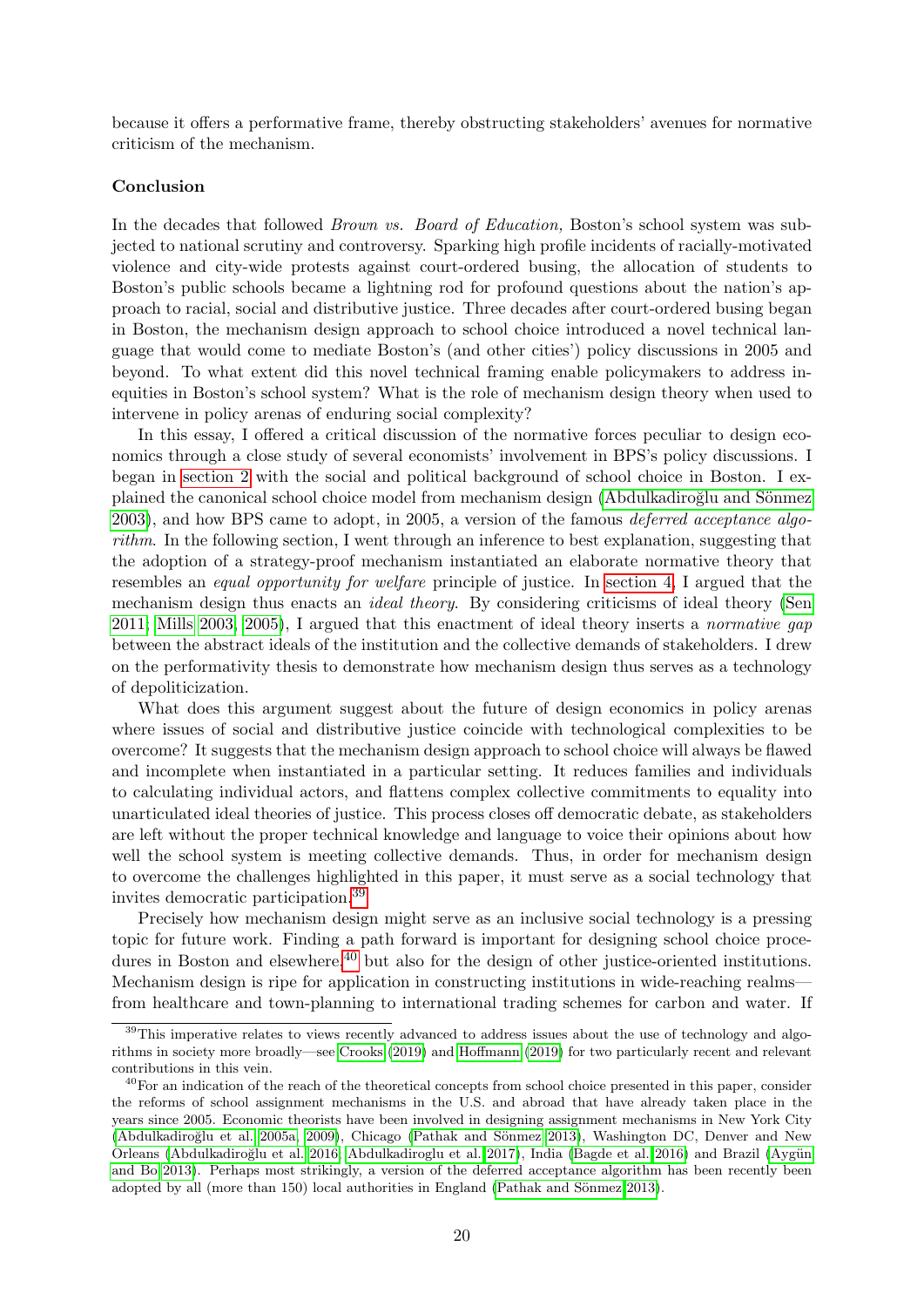mechanism design can serve as an inclusive, participative and democratic social technology, it holds the promise of offering tractable solutions to local, national and global problems in which issues of great theoretical complexity intersect explicitly with the real demands of justice, as well as ideals. Economists participating in the market design literature are poised to solve extraordinarily complex problems with many constraints, and a browse through the leading economics journals reveals that market designers are eager to find ways to get their theory to line up with a variety of social goals.<sup>[41](#page-20-8)</sup> But no matter how intricate the mechanism design solutions become, they will necessarily be incomplete as technical solutions to sociotechnical problems. Mechanism designers must strive to develop social technologies that conscientiously enable—rather than accidentally preclude—democratic participation.

# Acknowledgements

I am grateful to my supervisor Stephen John for his guidance. I thank Jerry Green, Os Keyes, Scott Kominers, Bobby Pakzad-Hurson, Al Roth, Amartya Sen, Glen Weyl and three anonymous referees for comments and conversations that improved the paper substantially. David Adler, Julian Gewirtz and Indiana Seresin offered valuable responses to earlier drafts. The Frank Knox Memorial Fellowship from Harvard generously supported the writing of this work.

# References

- <span id="page-20-6"></span>Abdulkadiro˘glu, A., Angrist, J. D., Hull, P. D., and Pathak, P. A. 2016. Charters without lotteries: Testing takeovers in New Orleans and Boston. American Economic Review, 106(7):1878– 1920.
- <span id="page-20-7"></span>Abdulkadiroglu, A., Che, Y.-K., Pathak, P. A., Roth, A. E., and Tercieux, O. 2017. Minimizing justified envy in school choice: The design of New Orleans' OneApp. National Bureau of Economic Research. Working Paper No. 23265.
- <span id="page-20-4"></span>Abdulkadiro˘glu, A., Pathak, P., Roth, A. E., and Sonmez, T. 2006. Changing the Boston school choice mechanism: Strategy-proofness as equal access. National Bureau of Economic Research. Working Paper No. 11965.
- <span id="page-20-2"></span>Abdulkadiroğlu, A., Pathak, P. A., and Roth, A. E. 2005a. The New York City high school match. American Economic Review, 95(2):364–367.
- <span id="page-20-5"></span>Abdulkadiro˘glu, A., Pathak, P. A., and Roth, A. E. 2009. Strategy-proofness versus efficiency in matching with indifferences: Redesigning the NYC high school match. American Economic Review, 99(5):1954–1978.
- <span id="page-20-1"></span>Abdulkadiroğlu, A., Pathak, P. A., Roth, A. E., and Sönmez, T. 2005b. The Boston public school match. American Economic Review, 95(2):368–371.
- <span id="page-20-0"></span>Abdulkadiroğlu, A. and Sönmez, T. 2003. School choice: A mechanism design approach.  $Amer$ ican Economic Review, 93(3):729–747.
- <span id="page-20-9"></span>Akbarpour, M. and van Dijk, W. 2018. School choice with unequal outside options. http://web.stanford.edu/ mohamwad/OutsideOptions.pdf.

<span id="page-20-3"></span>Alexandrova, A. 2008. Making models count. Philosophy of Science, 75(3):383–404.

<span id="page-20-8"></span><sup>&</sup>lt;sup>41</sup>See for example a recent flourishing of papers around designing for diversity in school choice: [Akbarpour and](#page-20-9) [van Dijk](#page-20-9) [\(2018\)](#page-20-9); [Dur et al.](#page-22-14) [\(2018\)](#page-22-14); [Erdil and Kumano](#page-22-17) [\(2012\)](#page-22-17); [Kojima](#page-23-19) [\(2012\)](#page-23-19); [Budish et al.](#page-21-20) [\(2013\)](#page-21-20); [Hafalir et al.](#page-22-18)  $(2013)$ ; Kominers and Sönmez  $(2016)$ ; [Echenique and Yenmez](#page-22-19)  $(2015)$ .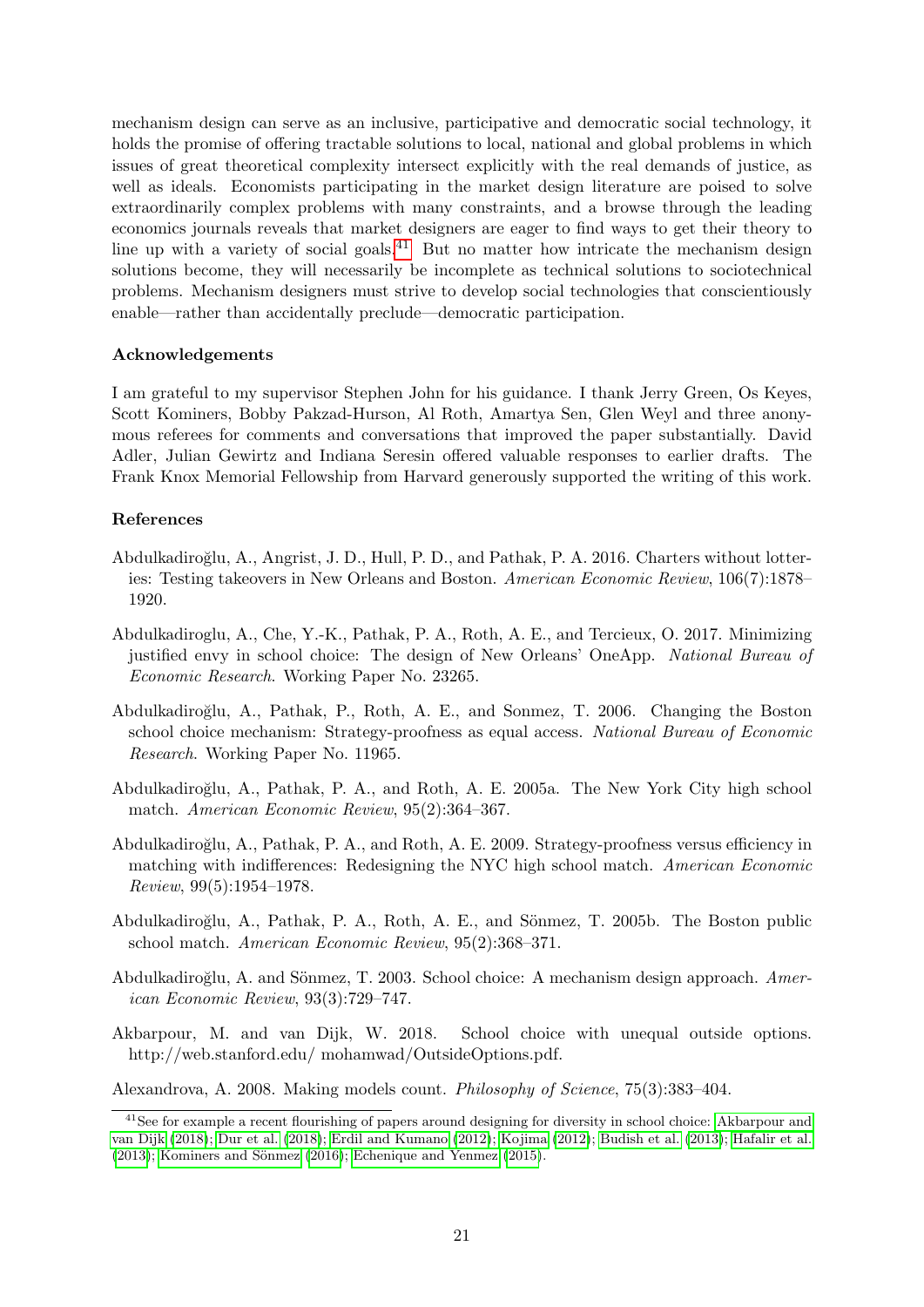- <span id="page-21-5"></span>Alves, M. J. and Willie, C. V. 1987. Controlled choice assignments: A new and more effective approach to school desegregation. Urban Review, 19(2):67–88.
- <span id="page-21-13"></span>Anderson, E. 2010. The Imperative of Integration. Princeton: Princeton University Press.
- <span id="page-21-6"></span>Arneson, R. J. 1989. Equality and equal opportunity for welfare. *Philosophical Studies*, 56(1):77– 93.
- <span id="page-21-7"></span>Arneson, R. J. 1991. A defense of equal opportunity for welfare. Philosophical Studies, 62(2):187–195.
- <span id="page-21-8"></span>Arneson, R. J. 1999. Equality of opportunity for welfare defended and recanted. Journal of Political Philosophy, 7(4):488–497.
- <span id="page-21-15"></span>Austin, J. L. 1955-1962. How To Do Things with Words. Oxford: Oxford University Press.
- <span id="page-21-19"></span>Aygün, O. and Bo, I. 2013. College admission with multidimensional reserves: The Brazilian affirmative action case.
- <span id="page-21-18"></span>Bagde, S., Epple, D., and Taylor, L. 2016. Does affirmative action work? Caste, gender, college quality, and academic success in India. American Economic Review, 106(6):1495–1521.
- <span id="page-21-10"></span>Barry, B. 1989. Theories of Justice, volume 1. Oakland: University of California Press.
- <span id="page-21-11"></span>Binmore, K. 1994. Playing Fair: Game Theory and the Social Contract, Volume 1. Cambridge: MIT Press.
- <span id="page-21-12"></span>Binmore, K. 1998. Just Playing: Game Theory and the Social Contract, Volume 2. Cambridge: MIT Press.
- <span id="page-21-17"></span>Boldyrev, I. and Svetlova, E., editors 2016. Enacting Dismal Science: New Perspectives on the Performativity of Economics. London: Palgrave MacMillan.
- <span id="page-21-14"></span>Boston Public Schools 2005. Recommendation to implement a new BPS algorithm. (May 11). Available online at http://boston.k12.ma.us/assignment/.
- <span id="page-21-4"></span>Boston School Committee, Office of the Secretary 1984. School committee secretary desegregation files (1963-1984). City of Boston, Office of the City Clerk, Archives and Records.
- <span id="page-21-9"></span>Braithwaite, R. 1955. Theory of Games as a Tool for the Moral Philosopher. Cambridge: Cambridge University Press.
- <span id="page-21-1"></span>Breslau, D. 2012. What do market designers do when they design markets? In Camic, C., Gross, N., and Lamont, M., editors, Social Knowledge in the Making, chapter 12. Chicago: University of Chicago Press.
- <span id="page-21-2"></span>Breslau, D. 2013. Designing a market-like entity: Economics in the politics of market formation. Social Studies of Science, 43(6):829–851.
- <span id="page-21-3"></span>Brown v. Board of Education of Topeka 1954. 347 F. Supp. 483 (United States Supreme Court, May 17).
- <span id="page-21-20"></span>Budish, E., Che, Y.-K., Kojima, F., and Milgrom, P. 2013. Designing random allocation mechanisms: Theory and applications. The American Economic Review, 103(2):585–623.
- <span id="page-21-16"></span>Callon, M. 1998a. The embeddedness of economic markets in economics. The Sociological Review, 46(S1):1–57.
- <span id="page-21-0"></span>Callon, M., editor 1998b. The Laws of the Markets. Oxford: Blackwell.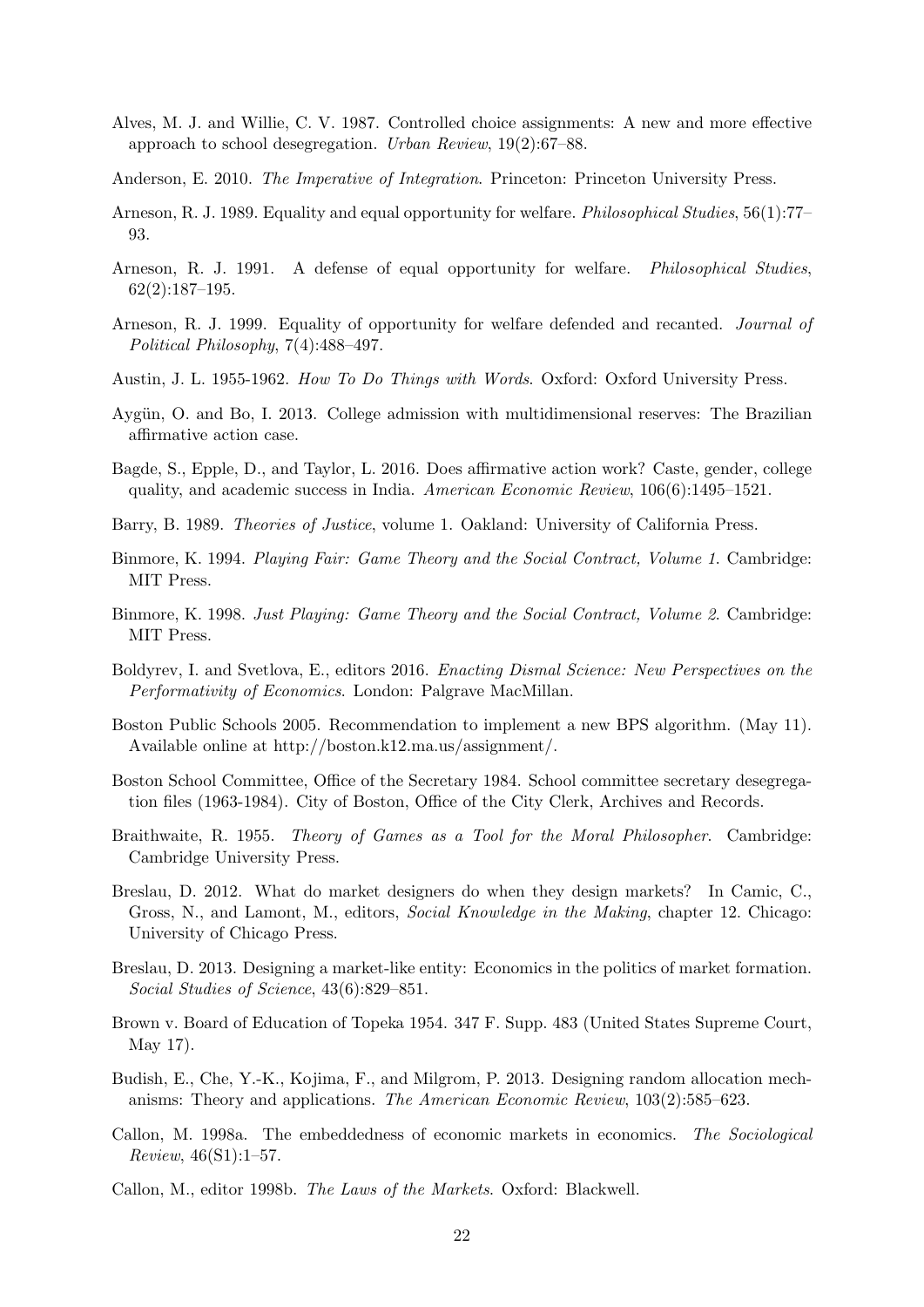- <span id="page-22-0"></span>Cook, G. 2003. School assignment flaws detailed: Two economists study problem, offer relief. Boston Globe. September 12.
- <span id="page-22-15"></span>Crooks, R. N. 2019. Times thirty: Access, maintenance, and justice. Science, Technology, & Human Values, 44(1):118–142.
- <span id="page-22-4"></span>Delmont, M. F. 2016. Why Busing Failed: Race, Media, and the National Resistance to School Desegregation. Oakland: University of California Press.
- <span id="page-22-6"></span>Dubins, L. E. and Freedman, D. A. 1981. Machiavelli and the Gale-Shapley algorithm. The American Mathematical Monthly, 88(7):485–494.
- <span id="page-22-14"></span>Dur, U., Kominers, S. D., Pathak, P. A., and Sönmez, T. 2018. Reserve design: Unintended consequences and the demise of boston's walk zones. Journal of Political Economy, 126(6):2457– 2479.
- <span id="page-22-11"></span>Dworkin, R. 1981a. What is equality? Part 1: Equality of welfare. Philosophy & Public Affairs, 10(3):185–246.
- <span id="page-22-12"></span>Dworkin, R. 1981b. What is equality? Part 2: Equality of resources. Philosophy  $\mathcal B$  Public Affairs, 10(4):283–345.
- <span id="page-22-19"></span>Echenique, F. and Yenmez, M. B. 2015. How to control controlled school choice. American Economic Review, 105(8):2679–2694.
- <span id="page-22-17"></span>Erdil, A. and Kumano, T. 2012. Prioritizing diversity in school choice. Unpublished working paper, Washington University, 1.
- <span id="page-22-3"></span>Formisano, R. P. 2004. Boston against Busing: Race, Class, and Ethnicity in the 1960s and 1970s. Chapel Hill: University of North Carolina Press.
- <span id="page-22-5"></span>Gale, D. and Shapley, L. S. 1962. College admissions and the stability of marriage. The American Mathematical Monthly, 69(1):9–15.
- <span id="page-22-13"></span>Garfinkel, H. 1956. Conditions of successful degradation ceremonies. American Journal of Sociology, 61(5):420–424.
- <span id="page-22-10"></span>Gauthier, D. 1986. Morals by Agreement. Oxford: Oxford University Press.
- <span id="page-22-1"></span>Guala, F. 2001. Building economic machines: The FCC auctions. Studies in History and Philosophy of Science Part A, 32(3):453–477.
- <span id="page-22-18"></span>Hafalir, I. E., Yenmez, M. B., and Yildirim, M. A. 2013. Effective affirmative action in school choice. Theoretical Economics, 8(2):325–363.
- <span id="page-22-9"></span>Harsanyi, J. 1955. Cardinal welfare, individualistic ethics, and interpersonal comparisons of utility. Journal of Political Economy, 63(4):309–321.
- <span id="page-22-8"></span>Hausman, D. M. 2011. Preference, value, choice, and welfare. Cmabridge: Cambridge University Press.
- <span id="page-22-7"></span>Hausman, D. M. and McPherson, M. S. 2006. Economic Analysis, Moral Philosophy and Public Policy. Cambridge University Press.
- <span id="page-22-2"></span>Hitzig, Z., Hu, L., and Viljoen, S. 2019. The technological politics of mechanism design. University of Chicago Law Review, 87(1). Symposium on Radical Markets.
- <span id="page-22-16"></span>Hoffmann, A. L. 2019. Where fairness fails: data, algorithms, and the limits of antidiscrimination discourse. Information, Communication & Society,  $22(7):900-915$ .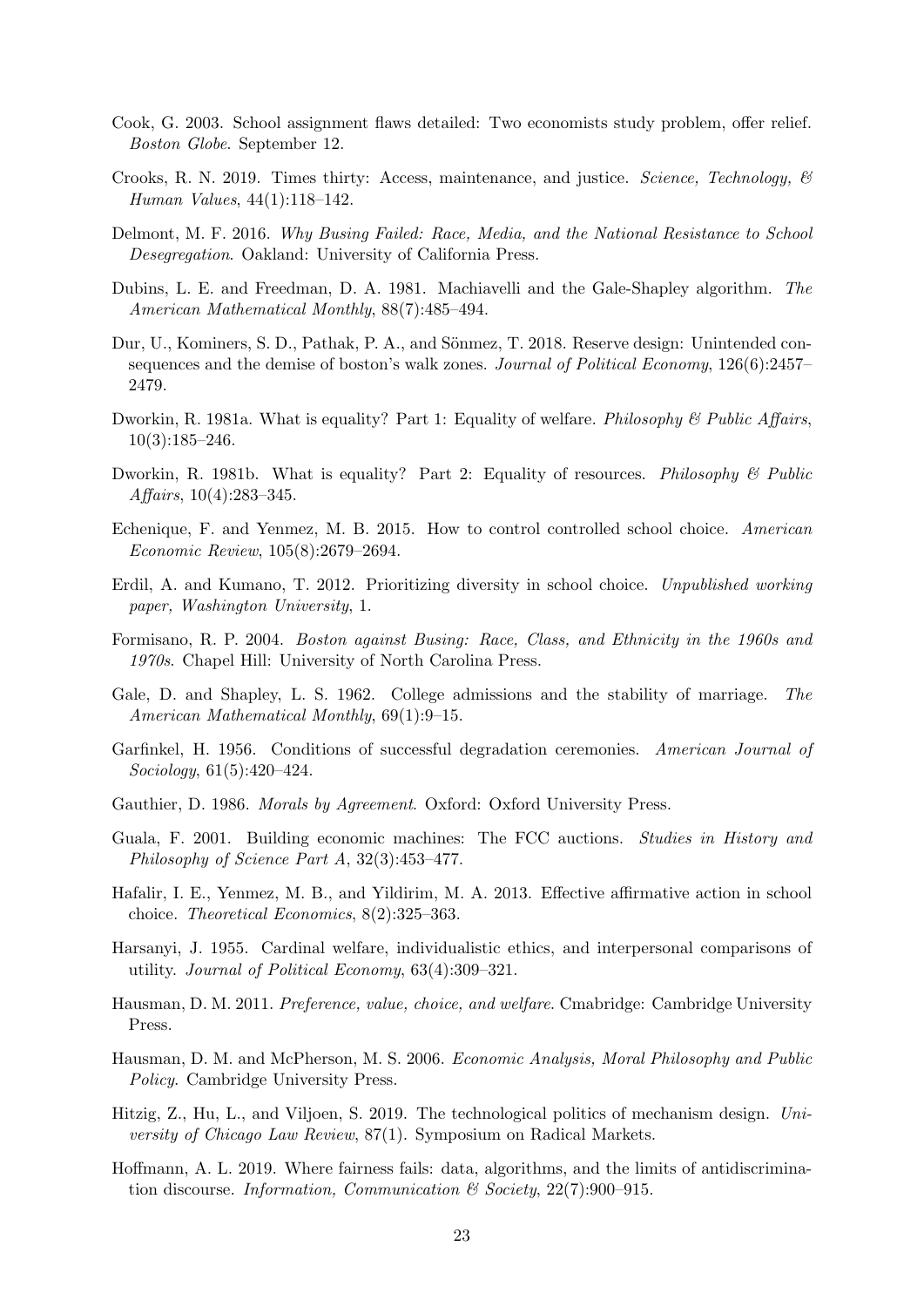- <span id="page-23-7"></span>Kalai, E. 1977. Proportional solutions to bargaining situations: Intertemporal utility comparisons. Econometrica, 45(5):1623–1630.
- <span id="page-23-6"></span>Kalai, E. and Smorodinsky, M. 1975. Other solutions to Nash's bargaining problem. Econometrica, 43(3):513–518.
- <span id="page-23-8"></span>Kaplow, L. and Shavell, S. 2009. Fairness versus Welfare. Cambridge: Harvard University Press.
- <span id="page-23-10"></span>Kesten, O. 2010. School choice with consent. *Quarterly Journal of Economics*, 125(3):1297– 1348.
- <span id="page-23-19"></span>Kojima, F. 2012. School choice: Impossibilities for affirmative action. Games and Economic Behavior, 75(2):685–693.
- <span id="page-23-20"></span>Kominers, S. D. and Sönmez, T. 2016. Matching with slot-specific priorities: Theory. Theoretical Economics, 11(2):683–710.
- <span id="page-23-17"></span>Landsmark, T. and Dajer, H. 2004. Student assignment task force. Report and Recommendations of the Boston Public Schools.
- <span id="page-23-15"></span>Latour, B. 2005. Reassembling the Social: An Introduction to Actor-Network-Theory. Oxford University Press.
- <span id="page-23-1"></span>Li, S. 2017. Ethics and market design. Oxford Review of Economic Policy, 33(4):705–720.
- <span id="page-23-16"></span>MacKenzie, D. A., Muniesa, F., and Siu, L., editors 2007. Do Economists Make Markets?: On the Performativity of Economics. Princeton: Princeton University Press.
- <span id="page-23-11"></span>Mills, C. W. 1997. The Racial Contract. Ithaca: Cornell University Press.
- <span id="page-23-12"></span>Mills, C. W. 2003. From Class to Race: Essays in White Marxism and Black Radicalism. Lanham: Rowman & Littlefield Publishers.
- <span id="page-23-13"></span>Mills, C. W. 2005. 'Ideal theory' as ideology. Hypatia, 20(3):165–183.
- <span id="page-23-0"></span>Mirowski, P., Nik-Khah, E., and MacKenzie, D. 2007. Markets made flesh: Callon, performativity and the FCC spectrum auctions. In Performativity in the Economic Sciences. Princeton University Press Princeton, NJ.
- <span id="page-23-2"></span>Morgan v. Hennigan 1974. 379 F. Supp. 410 (District Court of Massachusetts, June 21).
- <span id="page-23-3"></span>Naimark, S. 2012. The Education of a White Parent: Wrestling with Race and Opportunity in the Boston Public Schools. Amherst: Levellers Press.
- <span id="page-23-5"></span>Nash, J. 1950. The bargaining problem. Econometrica, 18(2):155–162.
- <span id="page-23-14"></span>Pateman, C. and Mills, C. W. 2007. Contract and Domination. Cambridge: Cambridge University Press.
- <span id="page-23-9"></span>Pathak, P. A. 2011. The mechanism design approach to student assignment. Annual Review of Economics, 3(1):513–536.
- <span id="page-23-4"></span>Pathak, P. A. and Sönmez, T. 2008. Leveling the playing field: Sincere and sophisticated players in the Boston mechanism. American Economic Review, 98(4):1636–1652.
- <span id="page-23-18"></span>Pathak, P. A. and Sönmez, T. 2013. School admissions reform in Chicago and England: Comparing mechanisms by their vulnerability to manipulation. The American Economic Review, 103(1):80–106.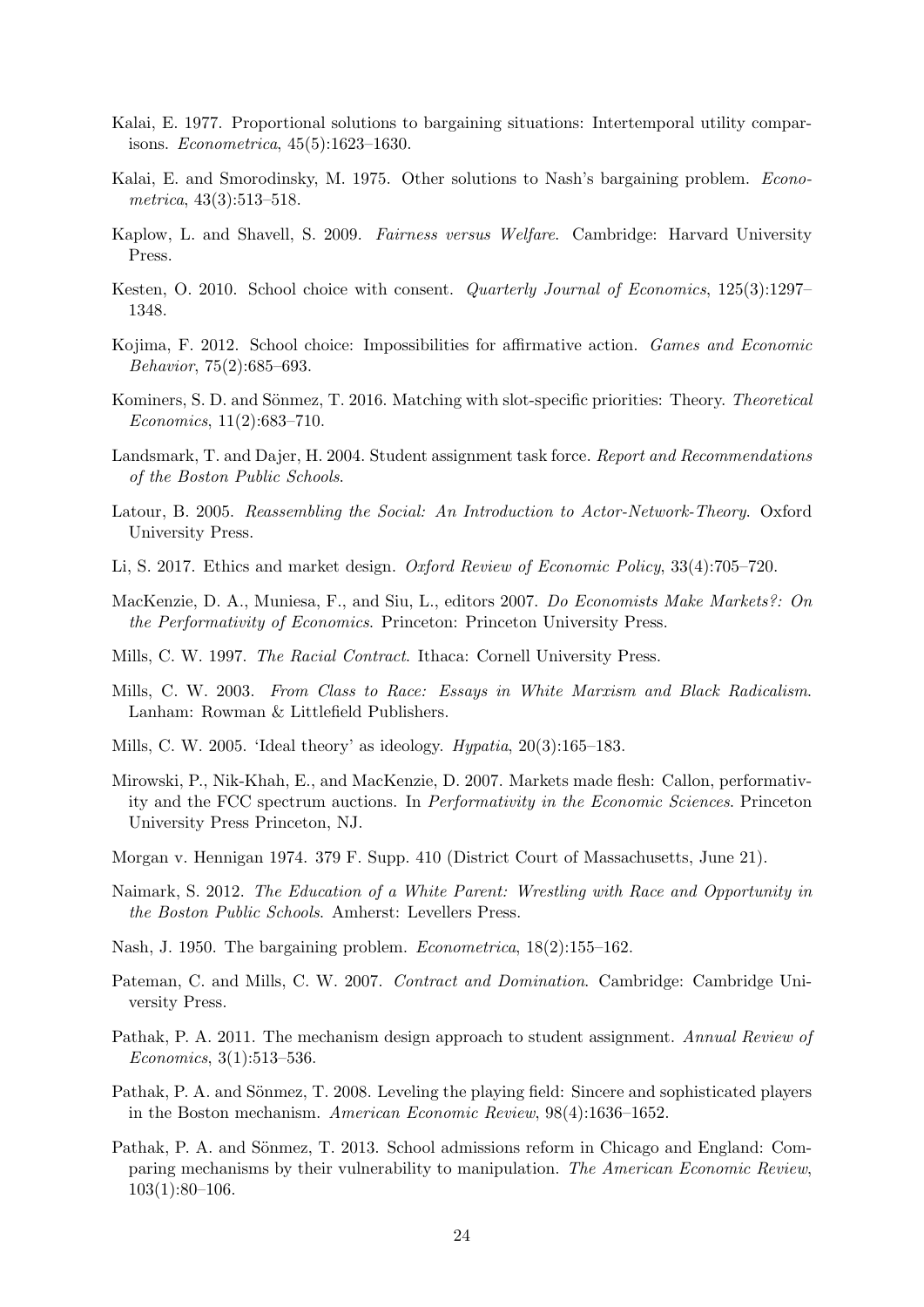- <span id="page-24-18"></span>Pinch, T. and Swedberg, R., editors 2008. Living in a Material World: Economic Sociology Meets Science and Technology Studies. Cambridge: MIT Press.
- <span id="page-24-19"></span>Porter, T. 1995. Trust in Numbers. Princeton: Princeton University Press.
- <span id="page-24-11"></span>Rawls, J. 1958. Justice as fairness. The Philosophical Review, 67(2):164–194.
- <span id="page-24-12"></span>Rawls, J. 1971. A Theory of Justice. Cambridge: Harvard University Press.
- <span id="page-24-13"></span>Rawls, J. 2001. Justice as Fairness: A Restatement. Cambridge: Harvard University Press.
- <span id="page-24-1"></span>Reid, W. M. 1974. The Racist Offensive Against Busing: The Lessons of Boston, How to Fight Back. College Park: Pathfinder Press.
- <span id="page-24-10"></span>Reiss, J. 2013. Philosophy of Economics: A Contemporary Introduction. New York: Routledge.
- <span id="page-24-3"></span>Richer, M. 1998. Busing's Boston massacre. Hoover Institute: Policy Review, (92):42.
- <span id="page-24-5"></span>Roth, A. E. 1982a. The economics of matching: Stability and incentives. Mathematics of Operations Research, 7(4):617–628.
- <span id="page-24-8"></span>Roth, A. E. 1982b. Incentive compatibility in a market with indivisible goods. Economics Letters, 9(2):127–132.
- <span id="page-24-4"></span>Roth, A. E. 1991. A natural experiment in the organization of entry-level labor markets: Regional markets for new physicians and surgeons in the United Kingdom. American Economic Review, 81(3):415–440.
- <span id="page-24-6"></span>Roth, A. E. 2002. The economist as engineer: Game theory, experimentation, and computation as tools for design economics. Econometrica, 70(4):1341–1378.
- <span id="page-24-0"></span>Roth, A. E. 2007. Repugnance as a constraint on markets. Journal of Economic Perspectives,  $21(3):37-58.$
- <span id="page-24-9"></span>Schon, D. 1983. The Reflective Practitioner. New York: Basic Books.
- <span id="page-24-22"></span>Seelye, K. 2013a. Boston schools drop last remnant of forced busing. New York Times. March 14.
- <span id="page-24-20"></span>Seelye, K. 2013b. No division required in this school problem. New York Times. March 12.
- <span id="page-24-15"></span>Sen, A. 2006. What do we want from a theory of justice? The Journal of Philosophy, 103(5):215– 238.
- <span id="page-24-14"></span>Sen, A. 2011. The Idea of Justice. Cambridge: Harvard University Press.
- <span id="page-24-7"></span>Shapley, L. and Scarf, H. 1974. On cores and indivisibility. Journal of Mathematical Economics,  $1(1):23-37.$
- <span id="page-24-2"></span>Sheehan, J. B. 1984. The Boston School Integration Dispute: Social Change and Legal Maneuvers. New York: Columbia University Press.
- <span id="page-24-16"></span>Shelby, T. 2003. Race and social justice: Rawlsian considerations. Fordham Law Review, 72:1697.
- <span id="page-24-17"></span>Shelby, T. 2013. Racial realities and corrective justice: A reply to Charles Mills. Critical Philosophy of Race,  $1(2):145-162$ .
- <span id="page-24-21"></span>Shi, P. 2015. Guiding school-choice reform through novel applications of operations research. Interfaces, 45(2):117–132.